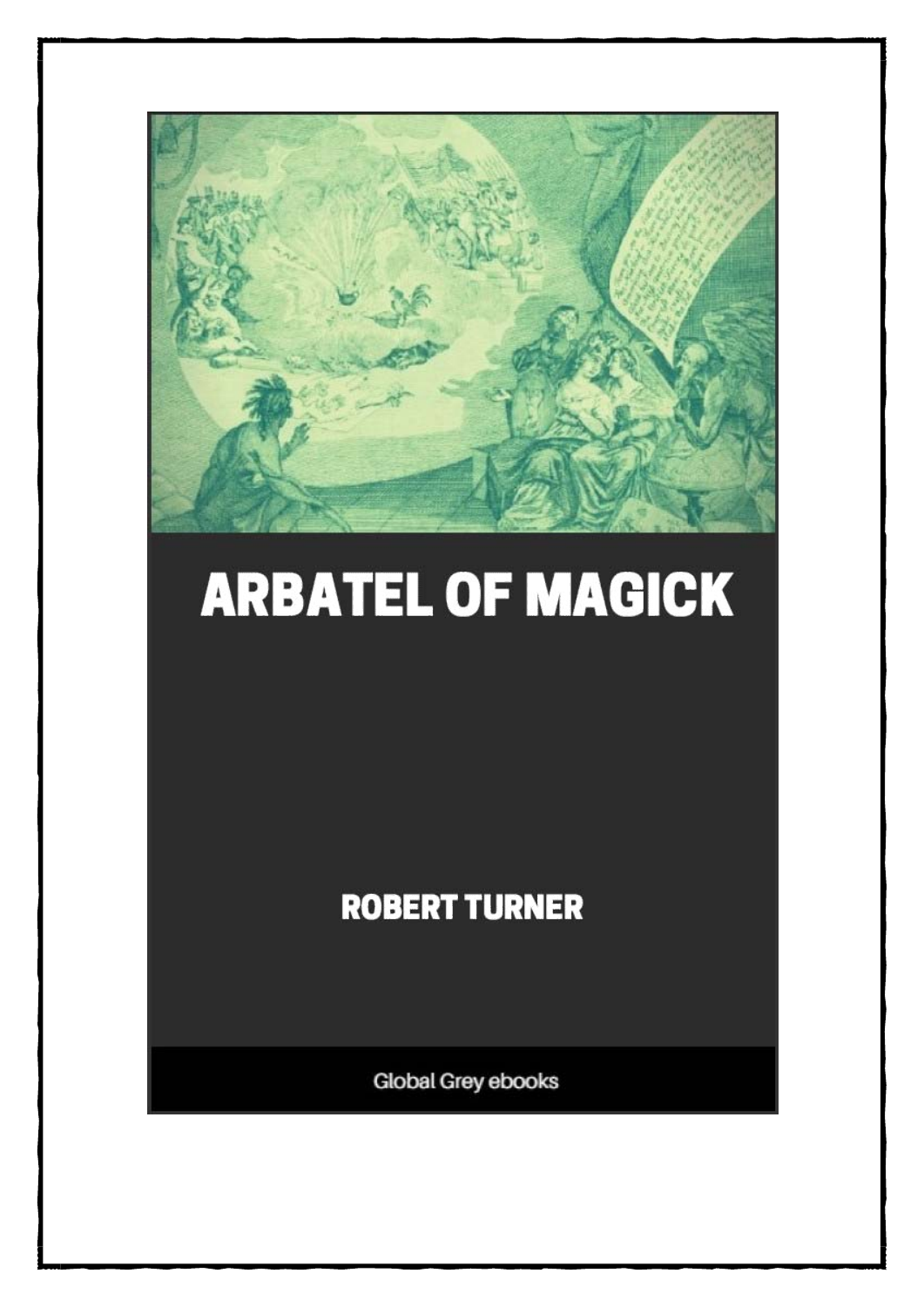# **ARBATEL OF MAGICK**

## *<u>SNORDON</u>*

**OR,**

**THE SPIRITUAL WISDOM OF THE ANCIENTS, AS WELL WISE-MEN OF THE PEOPLE OF GOD, AS MAGI OF THE GENTILES: FOR THE ILLUSTRATION OF THE GLORY OF GOD, AND HIS LOVE TO MANKINDE.**

**NOW FIRST OF ALL PRODUCED OUT OF DARKNESS INTO THE LIGHT, AGAINST ALL CACO-MAGICIANS, AND CONTEMNERS OF THE GIFTS OF GOD; FOR THE PROFIT AND DELECTATION OF ALL THOSE, WHO DO TRUELY AND PIOUSLY LOVE THE CREATURES OF GOD, AND DO USE THEM WITH THANKSGIVING, TO THE HONOUR OF GOD, AND PROFIT OF THEMSELVES AND THEIR NEIGHBOURS.**

## **TRANSLATED INTO ENGLISH BY ROBERT TURNER**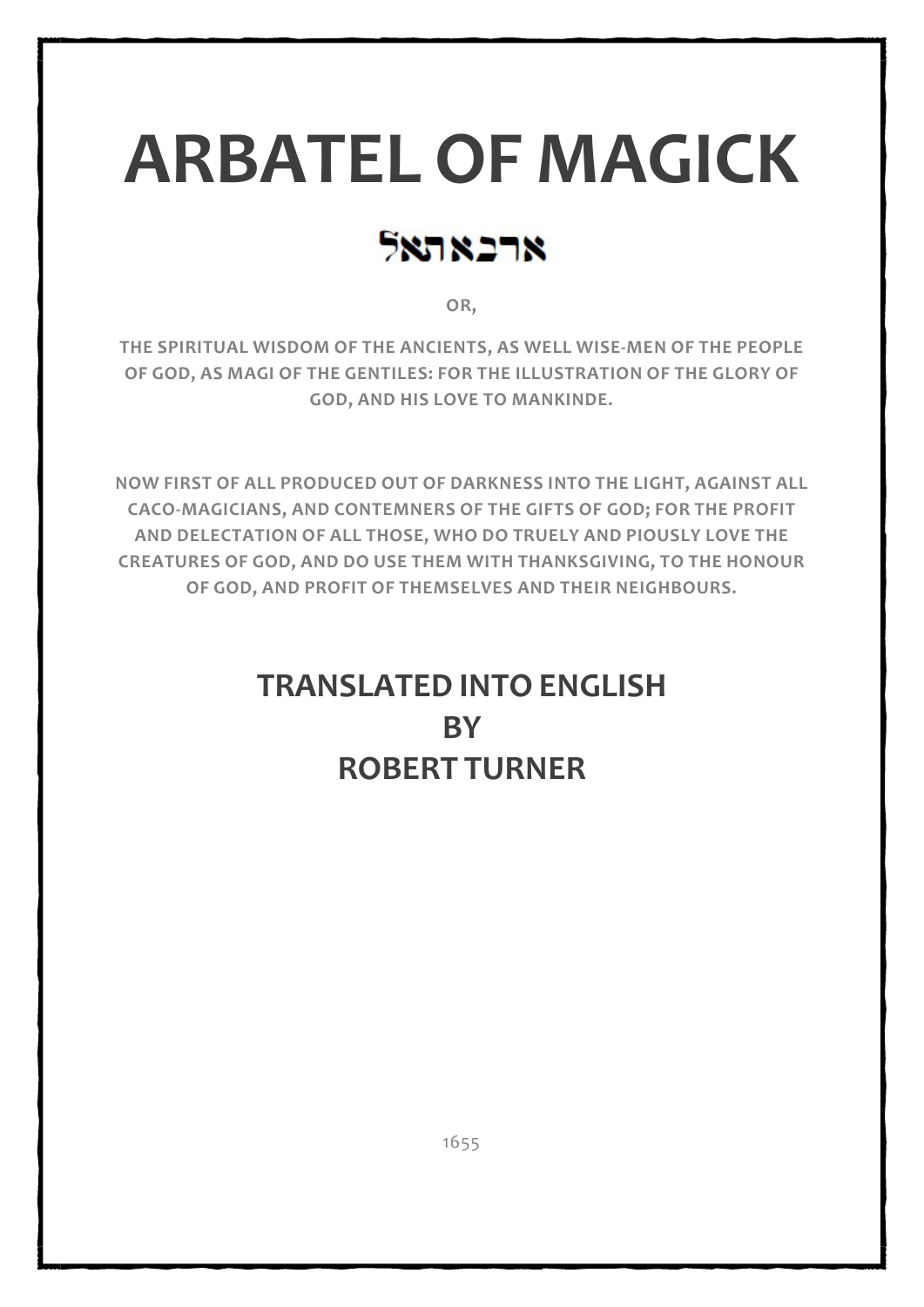Arbatel of Magick by Robert Turner.

This edition was created and published by Global Grey

©GlobalGrey 2018



**[globalgreyebooks.com](https://www.globalgreyebooks.com/)**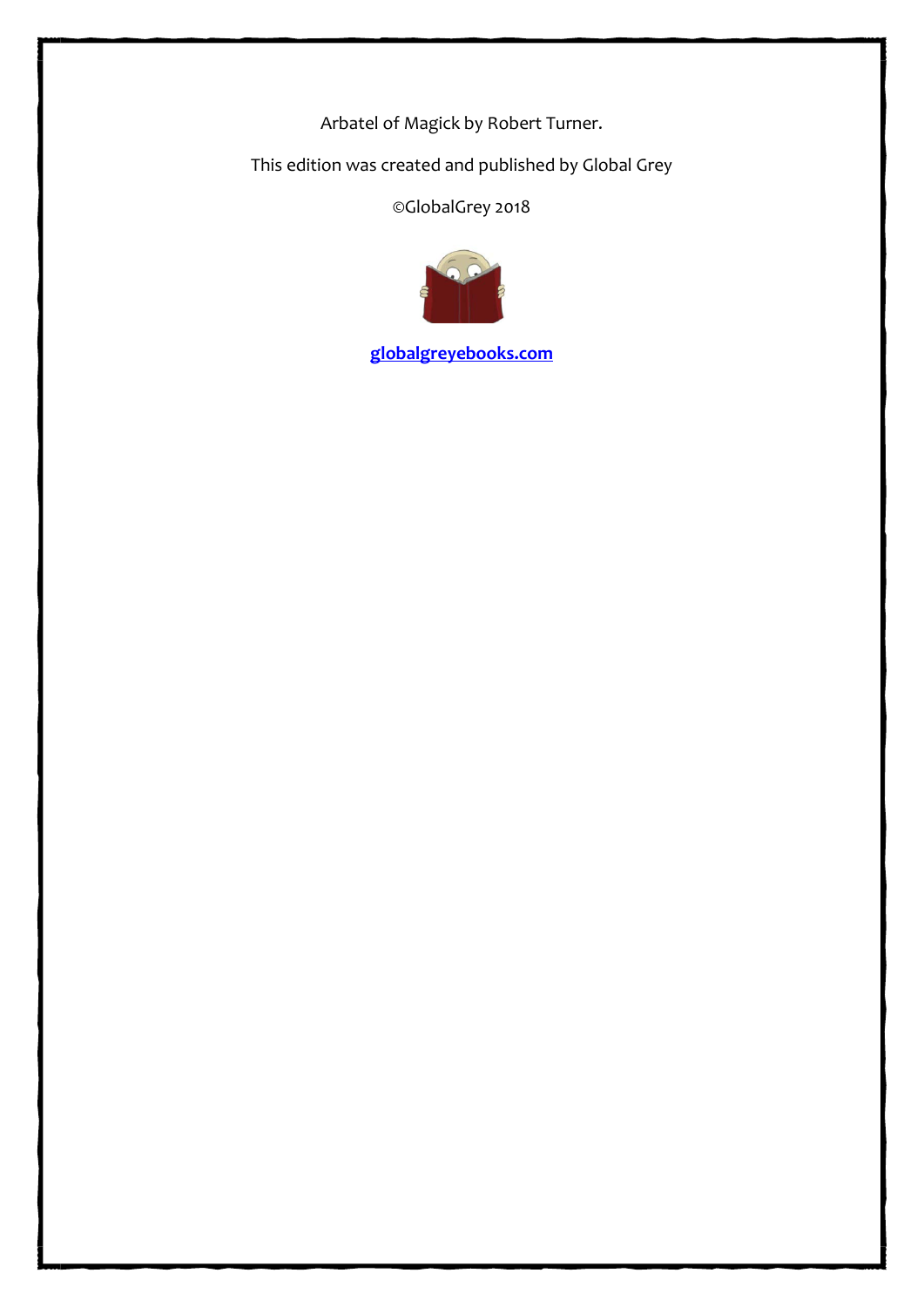**CONTENTS** [The Preface](#page-5-0) [Arbatel Of Magick](#page-10-0) [The First Tome Of The Book Of Arbatel Of Magick Called Isagoge](#page-12-0) [The First Septenary Of Aphorisms](#page-13-0) [The Second Septenary](#page-15-0) [The Third Septenary](#page-19-0) [The Fourth Septenary](#page-27-0) [The Fifth Septenary](#page-34-0) [The Sixth Septenary](#page-37-0) [The Seventh Septenary](#page-44-0)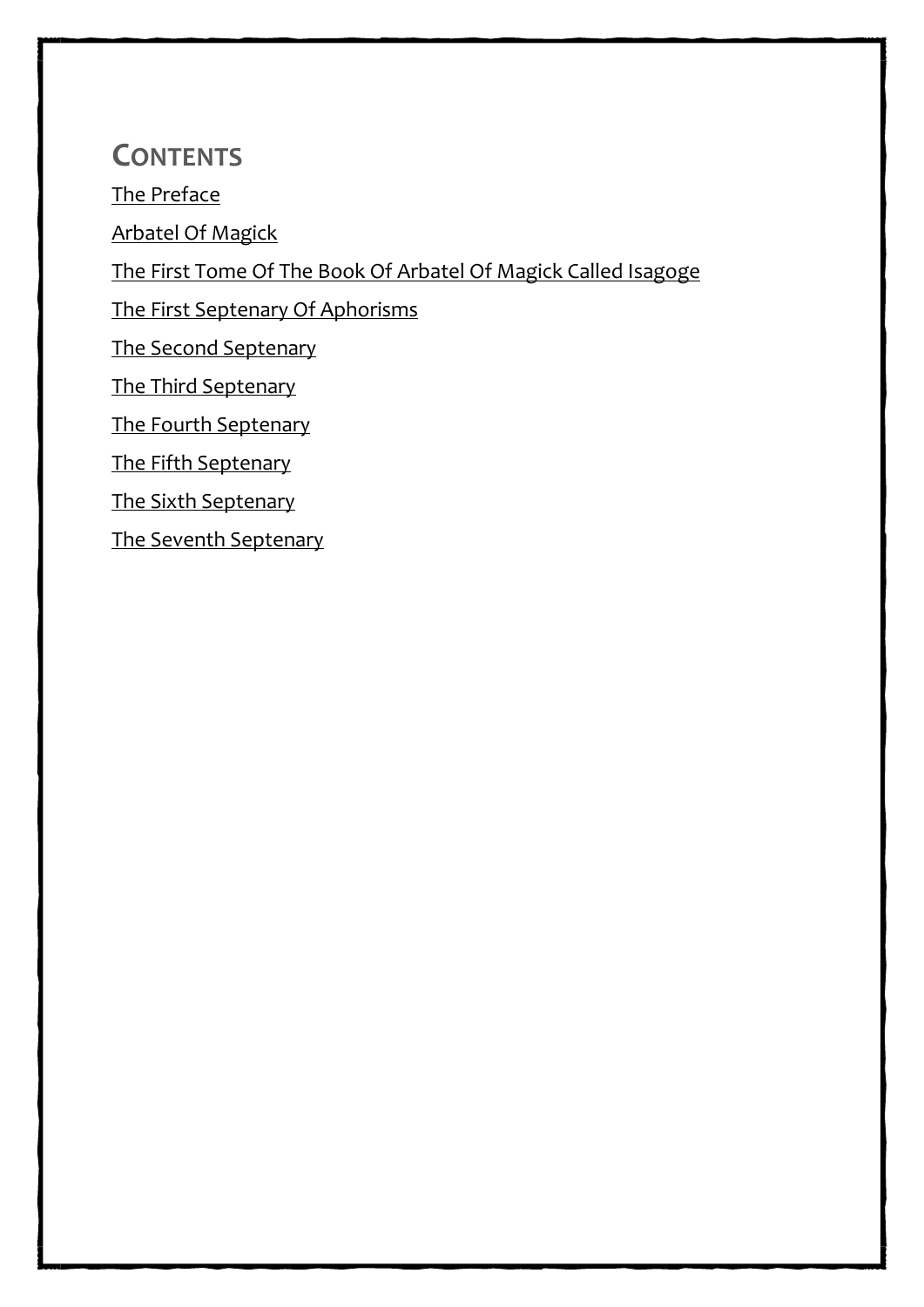In all things, ask counsel of the Lord; and do not thou think, speak, or do any thing, wherein God is not thy counsellor.

Proverbs 11.

He that walketh fraudulently, revealeth secrets: but he that is of a faithful spirit, concealeth the matter.

Arbatel of Magick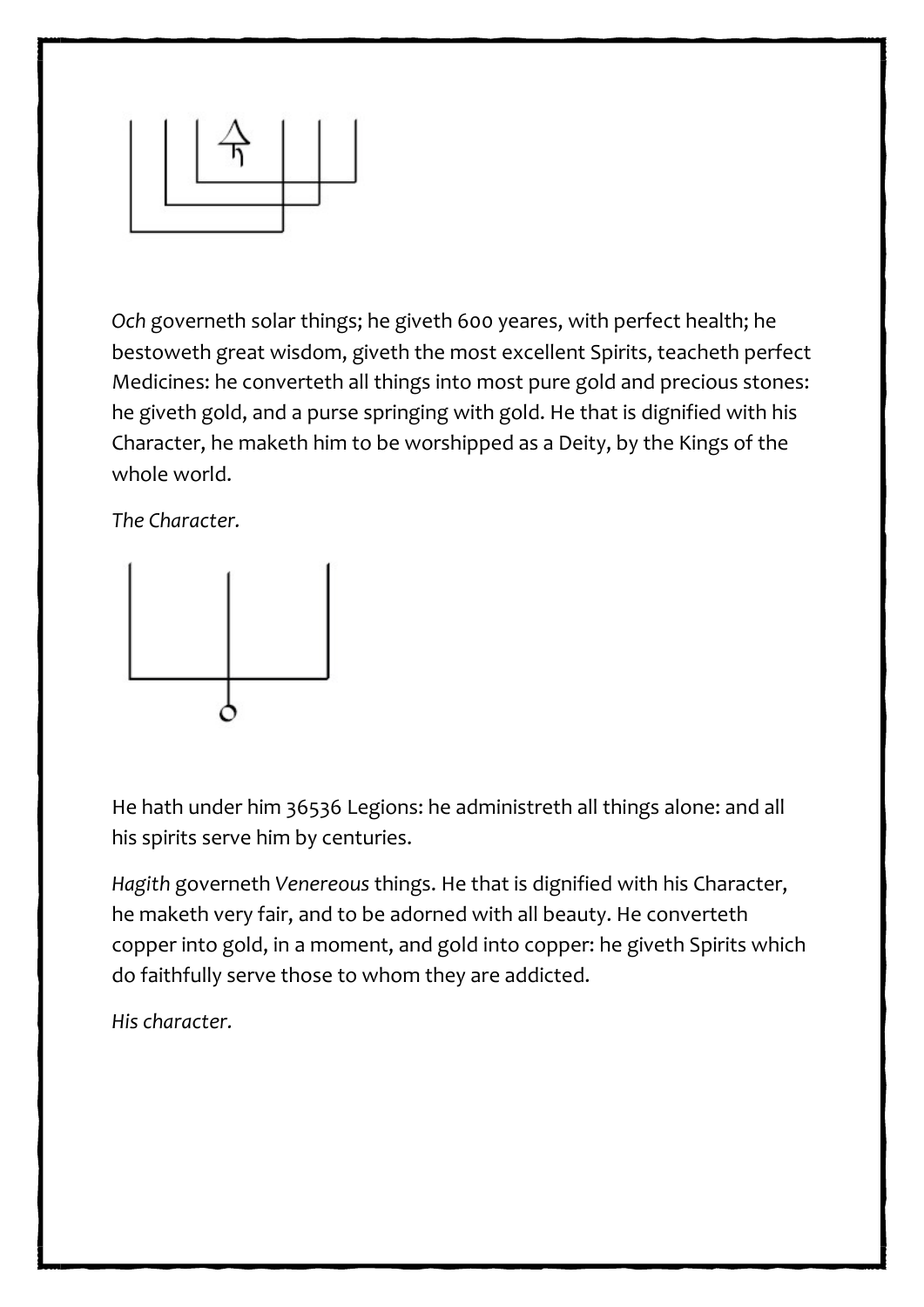**CONTENTS** The Preface **Arbatel Of Magick** The First Tome Of The Book Of Arbatel Of Magick Called Isagoge The First Septenary Of Aphorisms The Second Septenary The Third Septenary The Fourth Septenary The Fifth Septenary The Sixth Septenary The Seventh Septenary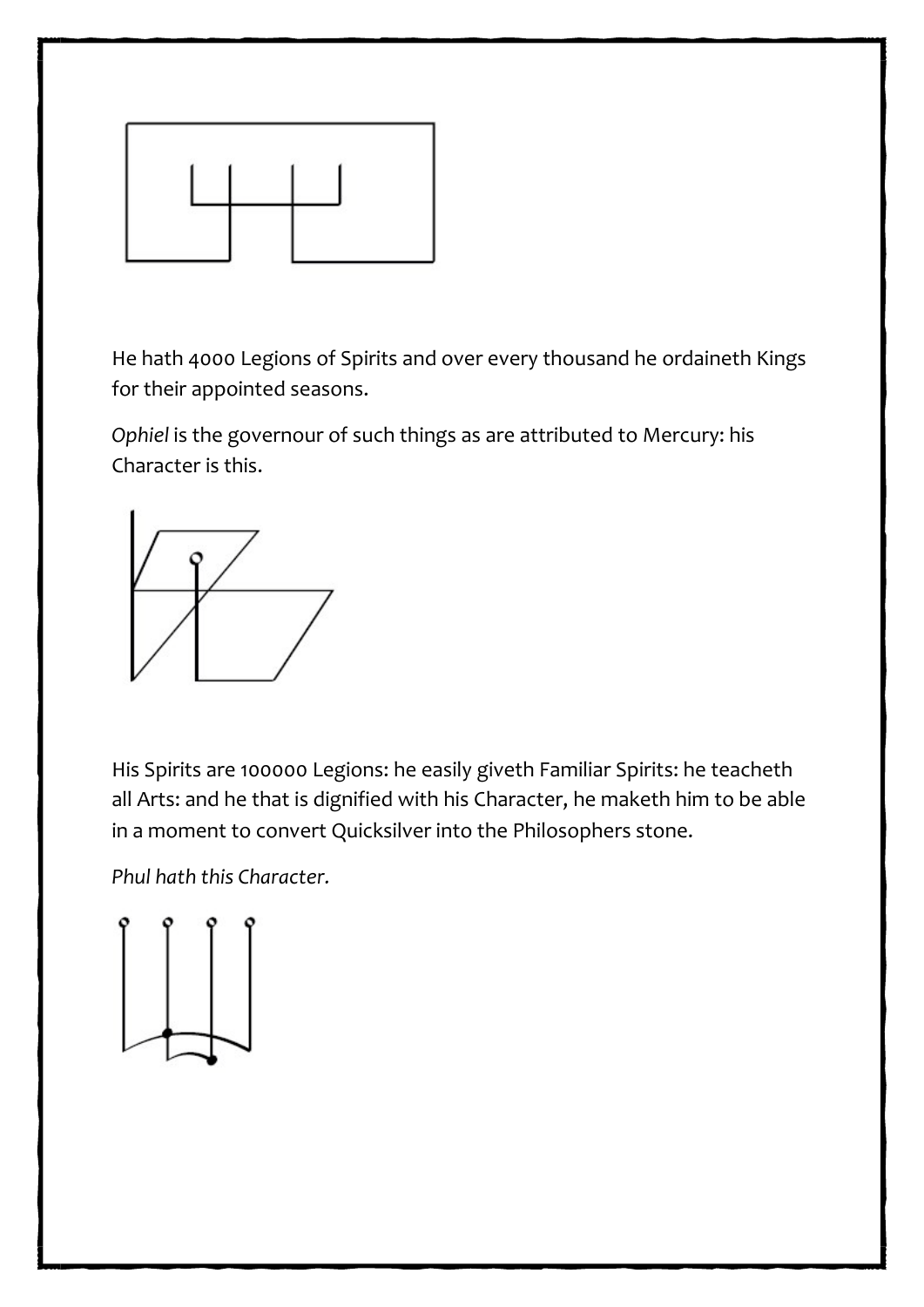He changeth all metals into silver, in word and deed; governeth Lunary things; healeth the dropsie: he giveth spirits of the water, who do serve men in a corporeal and visible form; and maketh men to live 300 yeers.

The most general Precepts of this Secret.

1. Every Governour acteth with all his Spirits, either naturally, to wit, always after the same maner; or otherwise of their own free-will, if God hinder them not.

2. Every Governour is able to do all things which are done naturally in a long time, out of matter before prepared; and also to do them suddenly, out of matter not before prepared. As *Och,* the Prince of Solar things, prepareth gold in the mountains in a long time; in a less time, by the Chymical Art; and Magically, in a moment.

3. The true and divine Magician may use all the creatures of God, and offices of the Governours of the world, at his own will, for that the Governours of the world are obedient unto them, and come when they are called, and do execute their commands: but God is the Author thereof: as *Joshua* caused the Sun to stand still in heaven.

They send some of their Spirits to the Mean Magicians, which do obey them onely in some determinate business: but they hear not the false Magicians, but expose them to the deceits of the devils, and cast them into divers dangers, by the Command of God; as the Prophet *Jeremiah* testifieth, in his eighth Chapter, concerning the Jews.

4. In all the elements there are the seven Governours with their hosts, who do move with the equal motion of the firmament; and the inferiours do always depend upon the superiours, as it is taught in Philosophy.

5. A man that is a true Magician, is brought forth a Magician from his mothers womb: others, who do give themselves to this office, are unhappie. This is that which *John* the Baptist speaketh of: *No man can do any thing of himself, except it be given him from above*.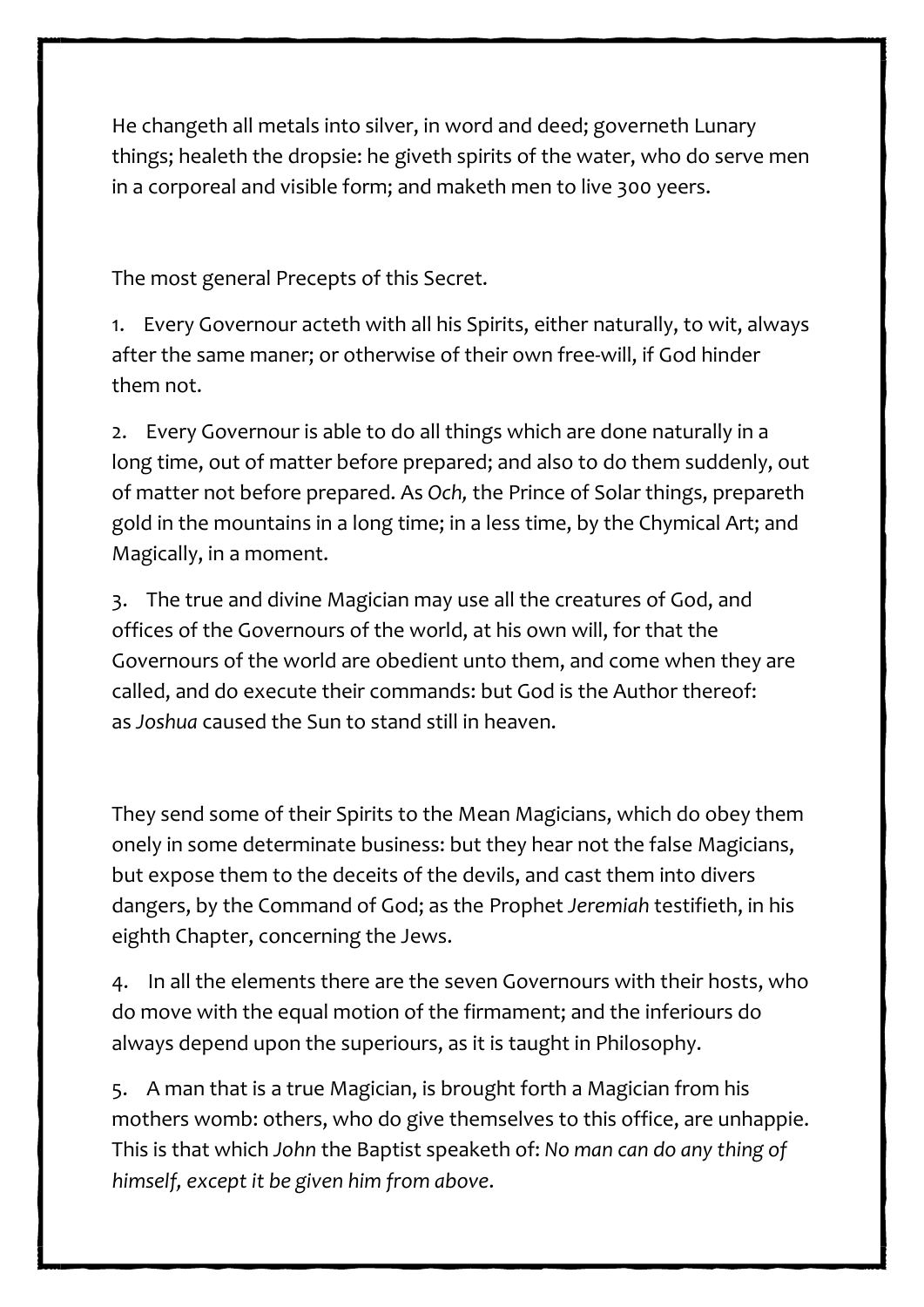Every Character given from a Spirit, for what cause soever, hath his efficacie in this business, for which it is given, in the time prefixed: But it is to be used the same day and Planetary hour wherein it is given.

7. God liveth, and thy soul liveth: keep thy Covenant, and thou hast whatsoever the spirit shall reveal unto thee in God, because all things shall be done which the Spirit promiseth unto thee.

#### *Aphorism 18.*

There are other names of the *Olymick* spirits delivered by others; but they onely are effectual, which are delivered to any one, by the Spirit the revealer, visible or invisible: and they are delivered to every one as they are predestinated: therefore they are called Constellations; and they seldome have any efficacie above 40 yeers. Therefore it is most safe for the young practisers of Art, that they work by the offices of the Spirits alone, without their names; and if they are pre-ordained to attain the Art of Magick, the other parts of the Art will offer themselves unto them of their own accord. Pray therefore for a constant faith, and God will bring to pass all things in due season.

#### *Aphorism 19.*

*Olympus* and the inhabitants thereof, do of their own accord offer themselves to men in the forms of Spirits, and are ready to perform their Offices for them, whether they will or not: by how much the rather will they attend you, if they are desired? But there do appear also evil Spirits, and destroyers, which is caused by the envy and malice of the devil; and because men do allure and draw them unto themselves with their sin, as a punishment due to sinners. Whosoever therefore desireth familiarly to have a conversation with Spirits, let him keep himself from enormious sins, and diligently pray to the most High to be his keeper; and he shall break through all the snares and impediments of the devil: and let him apply himself to the service of God, and he will give him an increase in wisdom.

#### *Aphorism 20.*

All things are possible to them that believe them, and are willing to receive them; but to the incredulous and unwilling, all things are unpossible: there is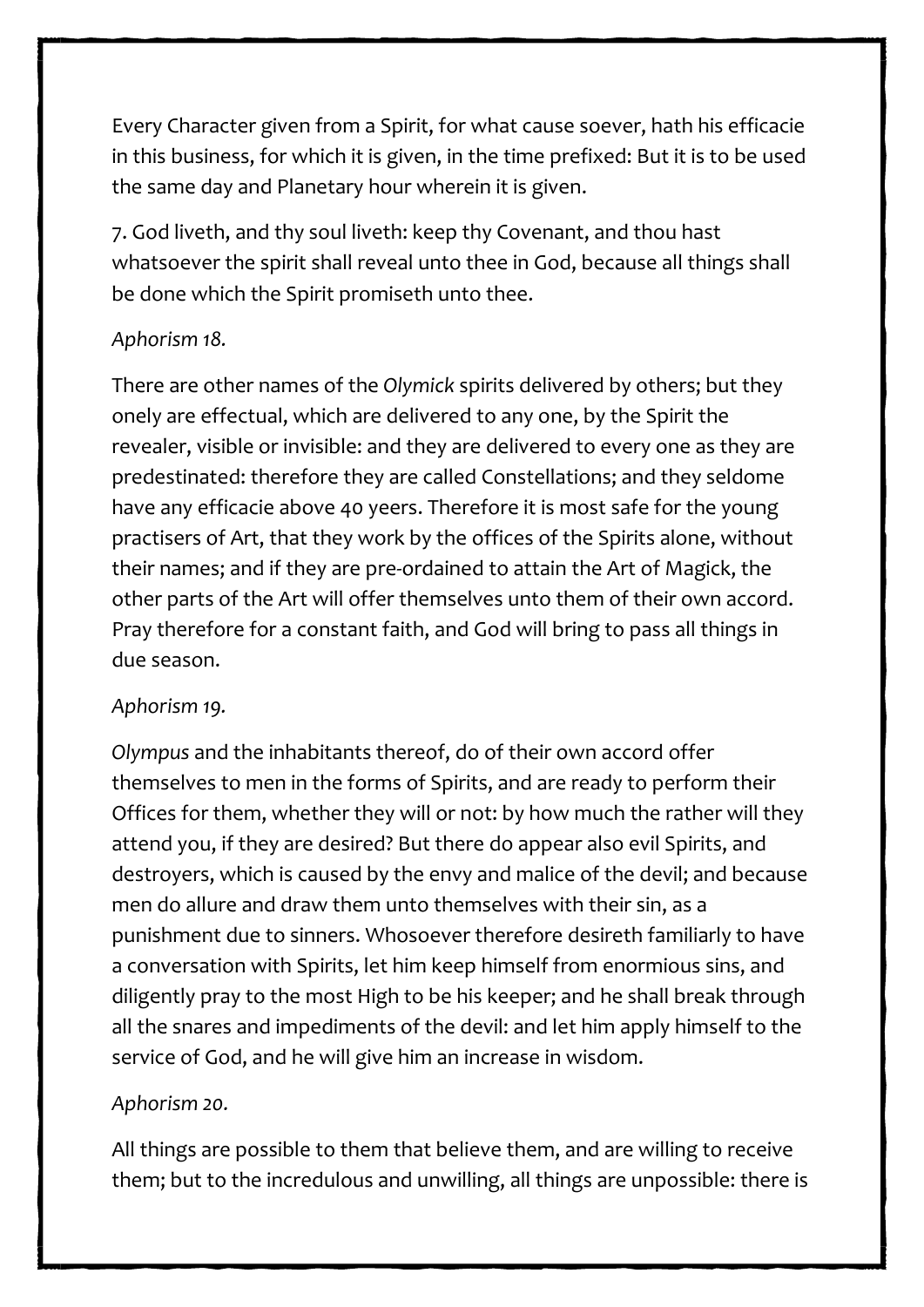no greater hinder-ance then a wavering minde, levity, unconstancy, foolish babbling, drunkenness, lusts, and disobedience to the word of God. A Magician therefore ought to be a man that is godly, honest, constant in his words and deeds, having a firm faith toward God, prudent, and covetous of nothing but of wisdom about divine things.

#### *Aphorism 21.*

When you would call any of the *Olympick* Spirits, observe the rising of the Sun that day, and of what nature the Spirit is which you desire; and saying the prayer following, your desires shall he perfected.

*Omnipotent and eternal God, who hast ordained the whole creation for thy praise and glory, and for the salvation of man, I beseech thee that thou wouldst send thy Spirit N.N. of the solar order, who shall inform and teach me those things which I shall ask of him; or, that he may bring me medicine against the dropsie, &c. Nevertheless not my will be done, but thine, through Jesus Christ thy onely begotten Son, our Lord.* Amen.

But thou shalt not detain the Spirit above a full hour, unless he be familiarly addicted unto thee.

*Forasmuch as thou camest in peace, and quietly, and hast answered unto my petitions;*

*I give thanks unto God, in whole Name thou camest: and now thou mayest depart in peace unto thy orders; and return to me again when I shall call thee by thy name, or by thy order, or by thy office, which is granted from the Creator.* Amen.

Ecclesiast. Chap. 5. *Be not rash with thy mouth, neither let thy heart be hasty to utter any thing before God; for God is in Heaven, and thou in earth: Therefore let thy words be few; for a dream cometh through the multitude of business.*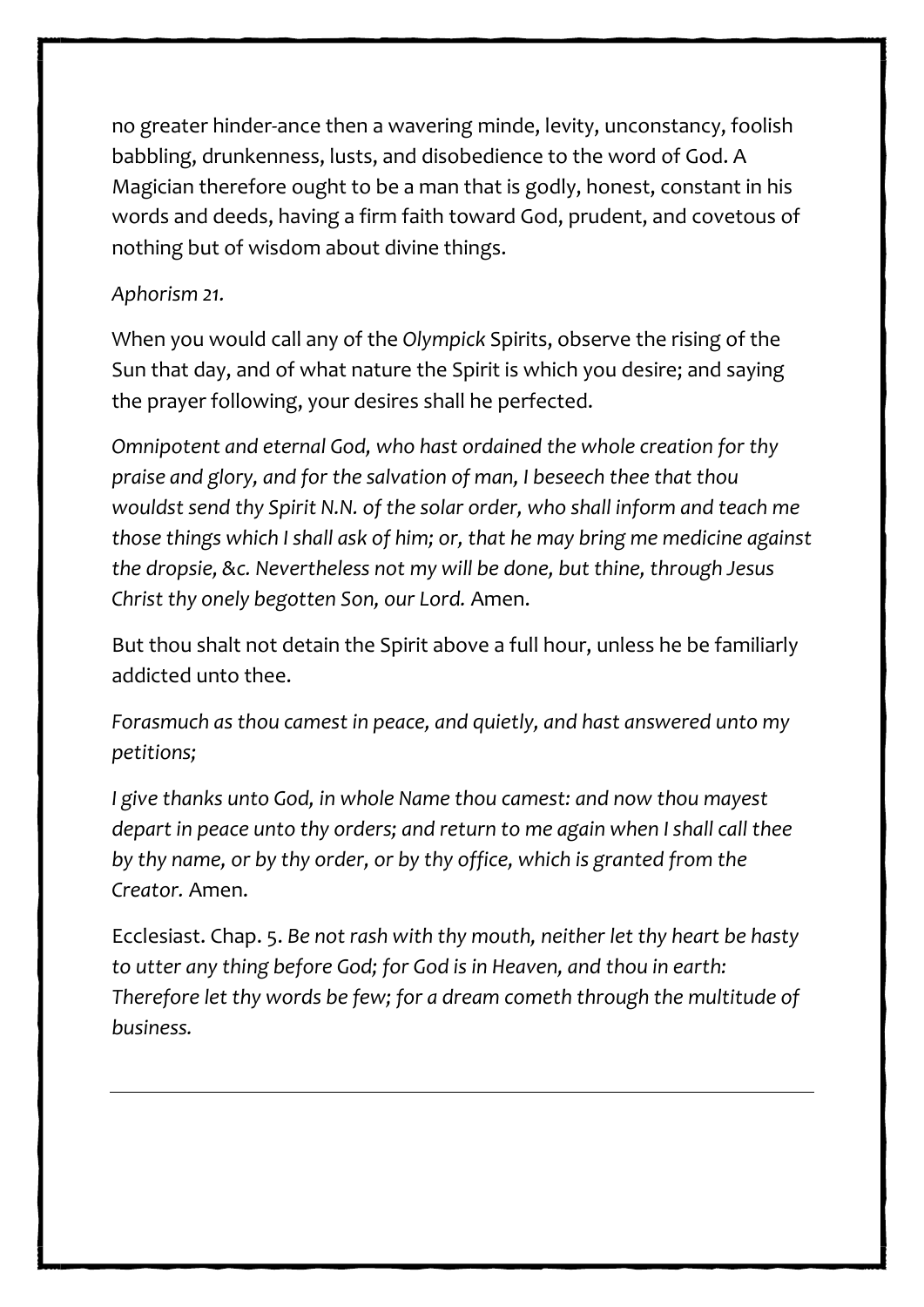## <span id="page-27-0"></span>**THE FOURTH SEPTENARY**

#### *Aphorism 22.*

We call that a secret, which no man can attain unto by humane industry without revelation; which Science lieth obscured, hidden by God in the creature; which nevertheless he doth permit to be revealed by Spirits, to a due use of the thing it self. And these secrets are either concerning things divine, natural or humane. But thou mayst examine a few, and the most select, which thou wilt commend with many more.

#### *Aphorism 23.*

Make a beginning of the nature of the secret, either by a Spirit in the form of a person, or by vertues separate, either in humane Organs, or by what manner soever the same may be effected; and this being known, require of a Spirit which knoweth that art, that he would briefly declare unto thee whatsoever that secret is: and pray unto God, that he would inspire thee with his grace, whereby thou maist bring the secret to the end thou desireth, for the praise and glory of God, and the profit of thy neighbour.

#### *Aphorism 24.*

The greatest secrets are number seven.

1. The first is the curing of all diseases in the space of seven dayes, either by character, or by natural things, or by the superior Spirits with the divine assistance.

2. The second is, to be able to prolong life to whatsoever age we please: I say, a corporal and natural life.

3. The third is, to have the obedience of the creatures in the elements which are in the forms of personal Spirits; also of Pigmies, Sagani, Nymphes, Dryades, and Spirits of the woods.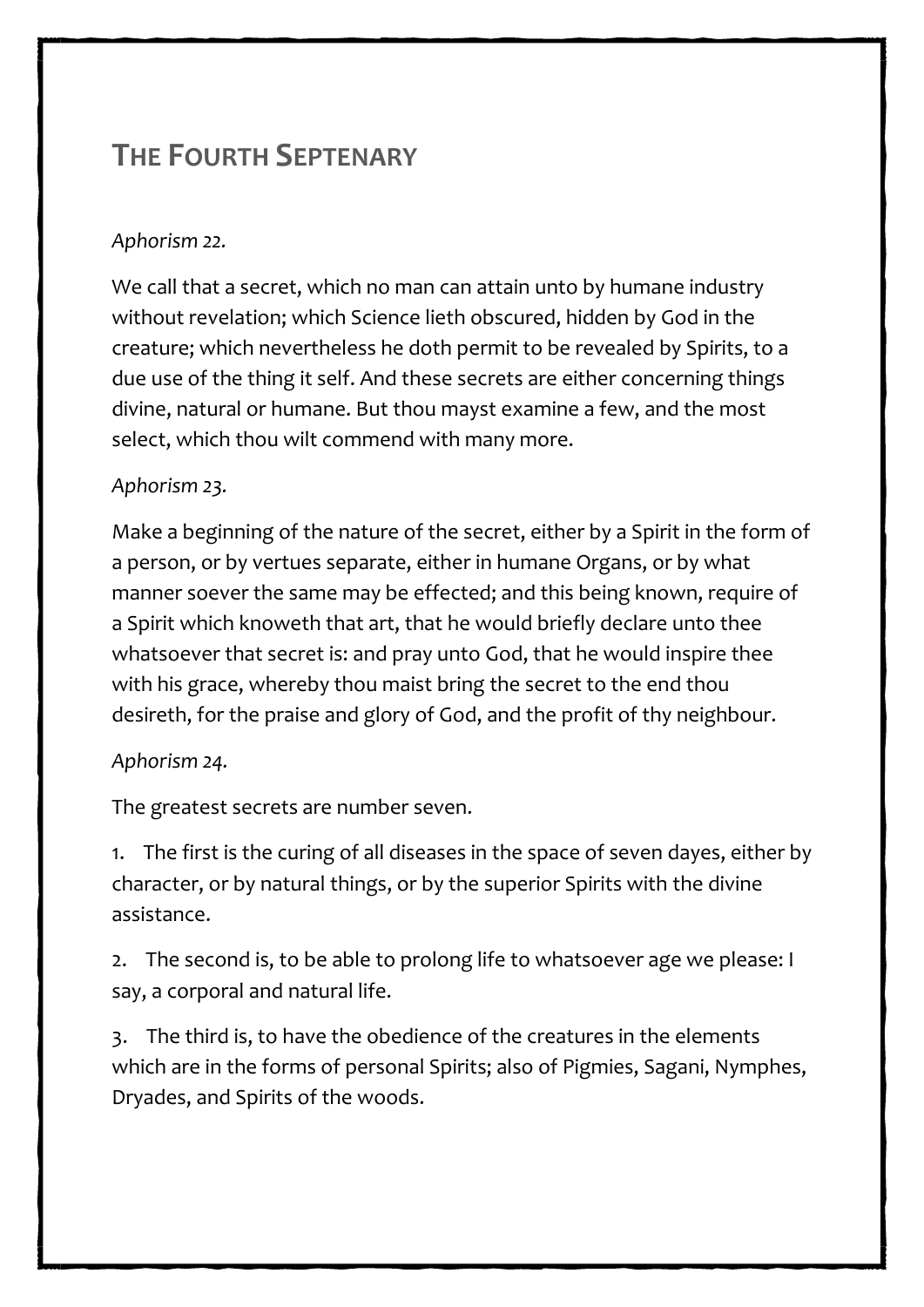4. The fourth is, to be able to discourse with knowledge and understanding of all things visible and invisible, and to understand the power of every thing, and to what it belongeth.

5. The fifth is, that a man be able to govern himself according to that end for which God hath appointed him.

6. The sixth is, to know God, and Christ, and his holy Spirit: this is the perfection of the *Microcosmus.*

7 The seventh, to be regenerate, as *Henochius* the King of the inferiour world.

These seven secrets a man of an honest and constant minde may learn of the Spirits, without any offence unto God.

The mean Secrets are likewise seven in number.

1. The first is, the transmutation of Metals, which is vulgarly called *Alchymy;* which certainly is given to very few, and not but of special grace.

2. The second is, the curing of diseases with Metals, either by the magnetick vertues of precious stones, or by the use of the Philosophers stone, and the like.

3 The third is, to be able to perform Astronomical and Mathematical miracles, such as are *Hydraulick-engines,* to administer business by the influence of Heaven, and things which are of the like sort.

4. The fourth is, to perform the works of natural Magick, of what sort soever they be.

5. The fifth is, to know all Physical secrets.

6. The sixth is, to know the foundation of all Arts which are exercised with the hands and offices of the body.

7. The seventh is, to know the foundation of all Arts which are exercised by the angelical nature of man.

The lesser secrets are seven.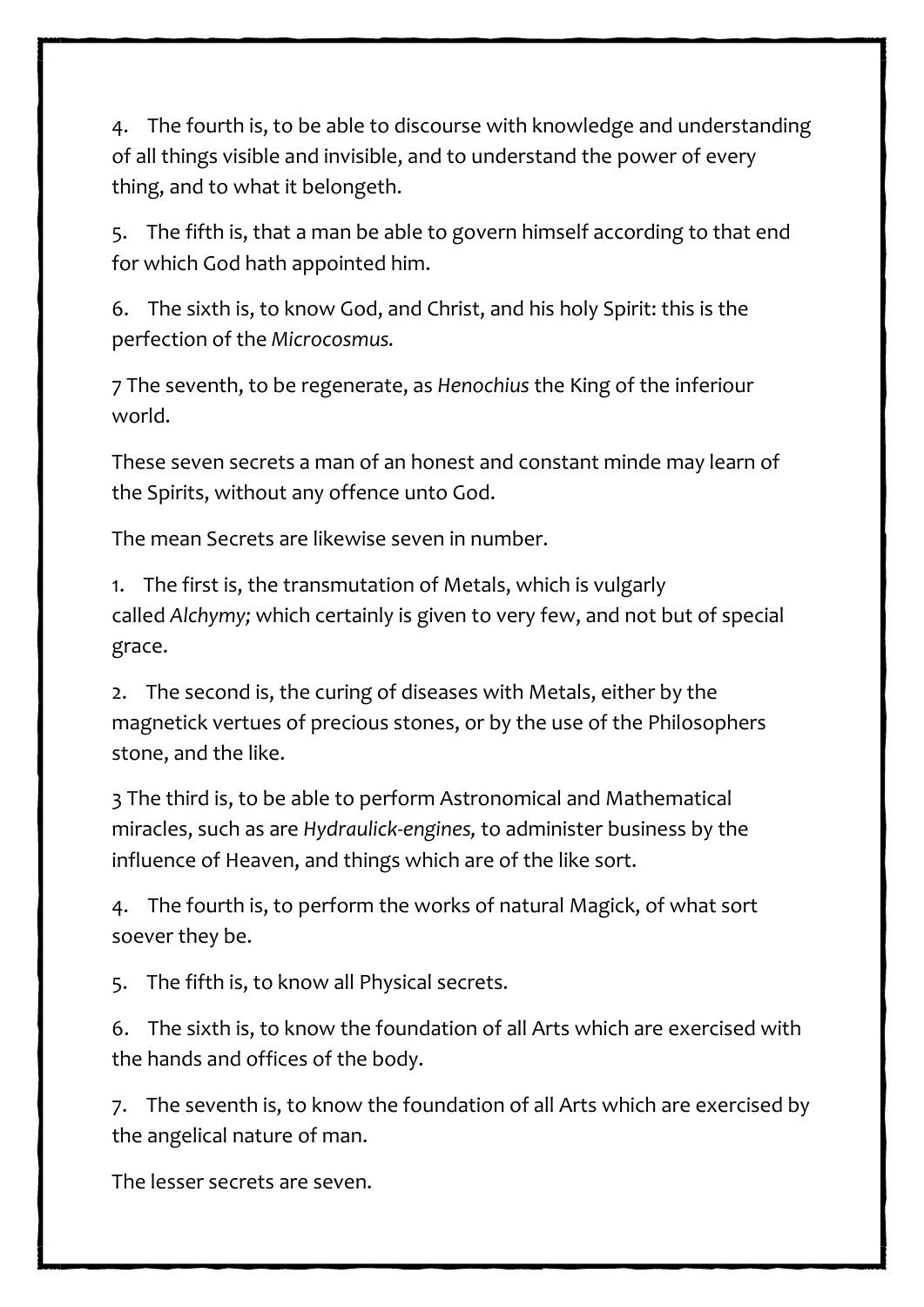1. The first is, to do a thing diligently, and to gather together much money.

2. The second is, to ascend from a mean state to dignities and honours, and to establish a newer family, which may be illustrious and do great things.

3. The third is, to excel in military affairs, and happily to achieve to great things, and to be an head of the head of Kings and Princes.

4. To be a good house-keeper both in the Country and City.

5. The fifth is, to be an industrious and fortunate Merchant.

6. To be a Philosopher, Mathematician, and Physician, according to *Aristotle, Plato, Ptolomy, Euclides, Hippocrates,* and *Galen.*

7. To be a Divine according to the Bible and Schooles, which all writers of divinity both old and new have taught.

#### *Aphorism 25.*

We have already declared what a secret is, the kindes and species thereof: it remaineth now to shew how we may attain to know those things which we desire.

The true and onely way to all secrets, is to have recourse unto God the Author of all good; and as Christ teacheth, *In the first place seek ye the kingdom of God and his righteousness, and all these things shall be added unto you.*

2. *Also see that your hearts be not burthened with surfeting, and drunkenness, and the cares of this life.*

3. *Also commit your cares unto the Lord, and he will do it.*

4. *Also I the Lord thy God do teach thee, what things are profitable for thee, and do guide thee in the way wherein thou walkest.*

5. *And I will give thee understanding, and will teach thee in the way wherein thou shalt go, and I will guide thee with my eye.*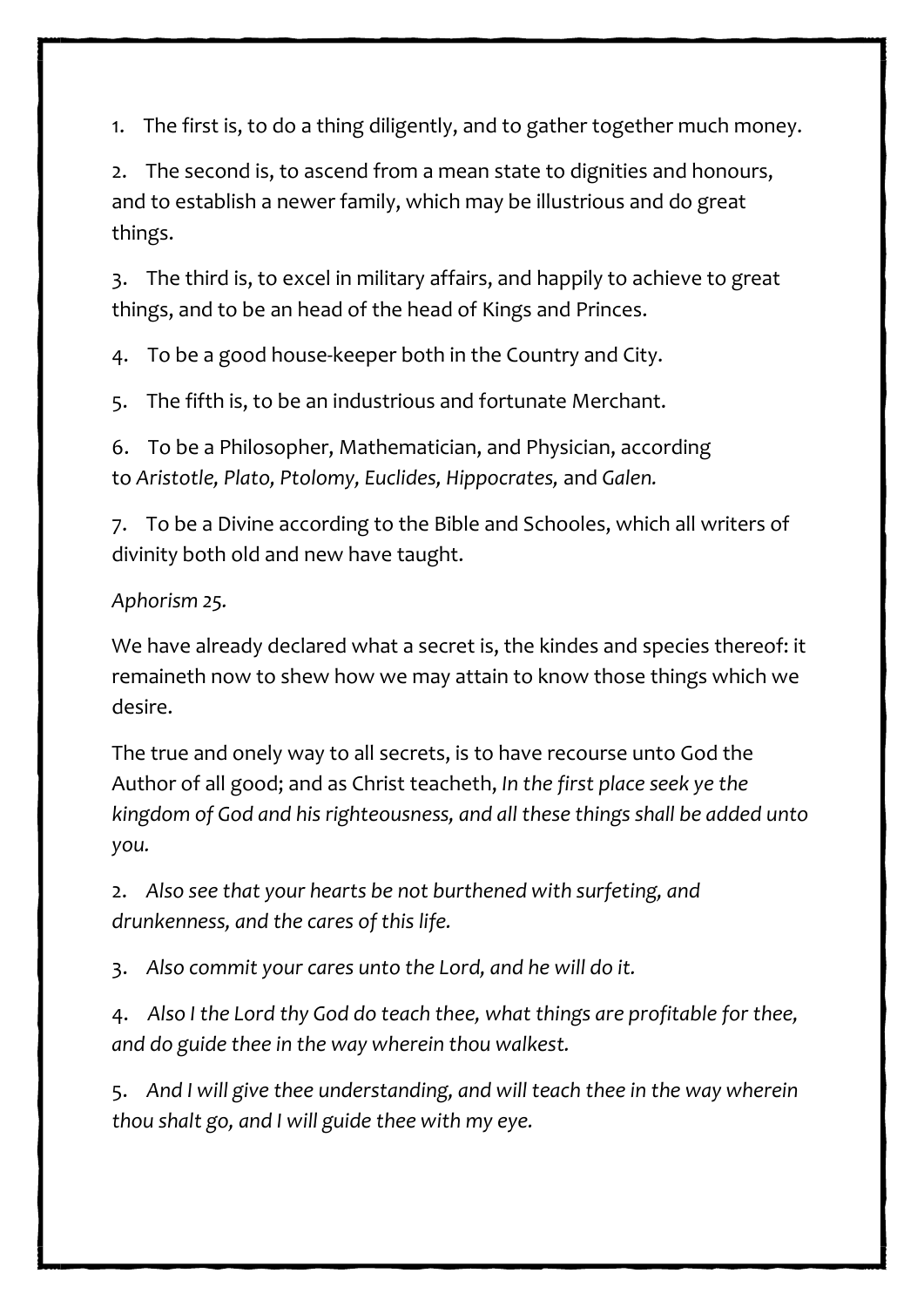6 *Also if you which are evil, know how to give good things to your children, how much more shall your Father which is in heaven give his holy Spirit to them that ask him?*

7. *If you will do the will of my Father which is in heaven, ye are truly my disciples, and we will come unto you, and make our abode with you.*

If you draw these seven places of Scripture from the letter unto the Spirit, or into action, thou canst out erre, but shalt attain to the desired bound; thou shalt not erre from the mark, and God himself by his holy Spirit will teach thee true and profitable things: he will give also his ministring Angels unto thee, to be thy companions, helpers, and teachers of all the secrets of the world, and he will command every creature to be obedient unto thee, so that cheerfully rejoycing thou maist say with the Apostles, That the Spirits are obedient unto thee; so that at length thou shalt be certain of the greatest thing of all, That thy name is written in Heaven.

#### *Aphorism 26.*

There is another way which is more common, that secrets may be revealed unto thee also, when thou art unwitting thereof, either by God, or by Spirits which have secrets in their power; or by dreams, or by strong imaginations and impressions, or by the constellation of a nativity by celestial knowledge. After this manner are made heroick men, such as there are very many, and all learned men in the world, *Plato, Aristotle, Hippocrates, Galen, Euclides, Archimedes, Hermes Trismegistus* the father secrets, with *Theophrastus, Paracelsus*; all which men had in themselves all the vertues of secrets. Hitherto also are referred, *Homer, Hesiod, Orpheus, Pytagoras*; but these had not such gifts of secrets as the former. To this are referred, the Nymphes, and sons of *Melu-sina,* and Gods of the Gentiles, *Achilles, ^neas, Hercules:* also, *Cyrus, Alexander* the great, *Julius Casar, Lucullus, Sylla. Marius.*

It is a canon, That every one know his own Angel. and that he obey him according to the word of God; and let him beware of the snares of the evil Angel, lest he be involved in the calamities of *Brute* and *Marcus Antonius*. To this refer the book of *Jovianus Pontanus* of Fortune, and his *Eutichus.*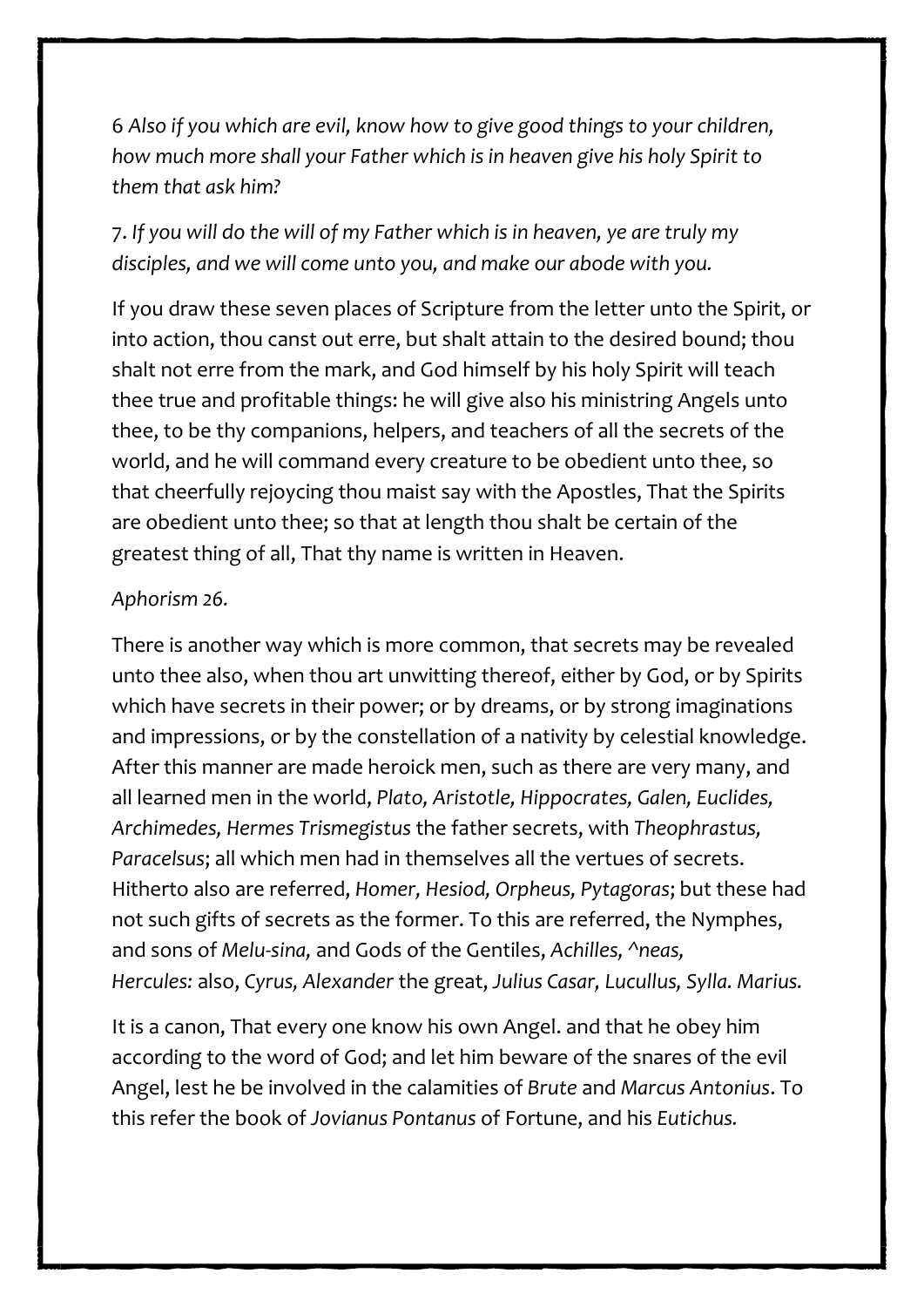The third way is, diligent and hard labor, without which no great thing can be obtained from the divine Deity worthy admiration, as it is said, *Tu nihil invita dices facie sue Minerva.* Nothing canst thou do or say against *Minerva's* will.

We do detest all evil Magicians, who make themselves associates with the devils with their unlawful superstitions, and do obtain and effect some things which God permitteth to be done, instead of the punishment of the devils. So also they do other evil acts, the devil being the author, as the Scripture testifie of *Judas.* To these are referred all idolaters of old, and of our age, and abusers of Fortune, such as the heathens are full of. And to these do appertain all Charontick evocation of Spirits the works of *Saul* with the woman, and *Lucanus* prophesie of the deceased souldier, concerning the event of the Pharsalian war, and the like.

#### *Aphorism 27.*

Make a Circle with a center A, which is B. C. D. E. At the East let there be B.C. a square. At the North, C.D. At the West, D.E. And at the South, E.D. Divide the Several quadrants into seven parts, that there may be in the whole 28 parts: and let them be again divided into four parts, that there may be 112 parts of the Circle: and so many are the true secrets to revealed. And this Circle in this manner divided, is the seal of the secrets of the world, which they draw from the onely center A, that is, from the invisible God, unto the whole creature. The Prince of the Oriental secrets is resident in the middle, and hath three Nobles on either side, every one whereof hath four under him, and the Prince himself hath four appertaining unto him. And in this manner the other Princes and Nobles have their quadrants of secrets, with their four secrets. But the Oriental secret is the study of all wisdom; The West, of strength; The South, of tillage; The North, of more rigid life. So that the Eastern secrets are commended to be the best; the Meridian to be mean; and the East and North to be lesser. The use of this seal of secrets is, that thereby thou maist know whence the Spirits or Angels are produced, which may teach the secrets delivered unto them from God. But they have names taken from their offices and powers, according to the gift which God hath severally distributed to every one of them. One hath the power of the sword; another, of the pestilence; and another, of inflicting famine upon the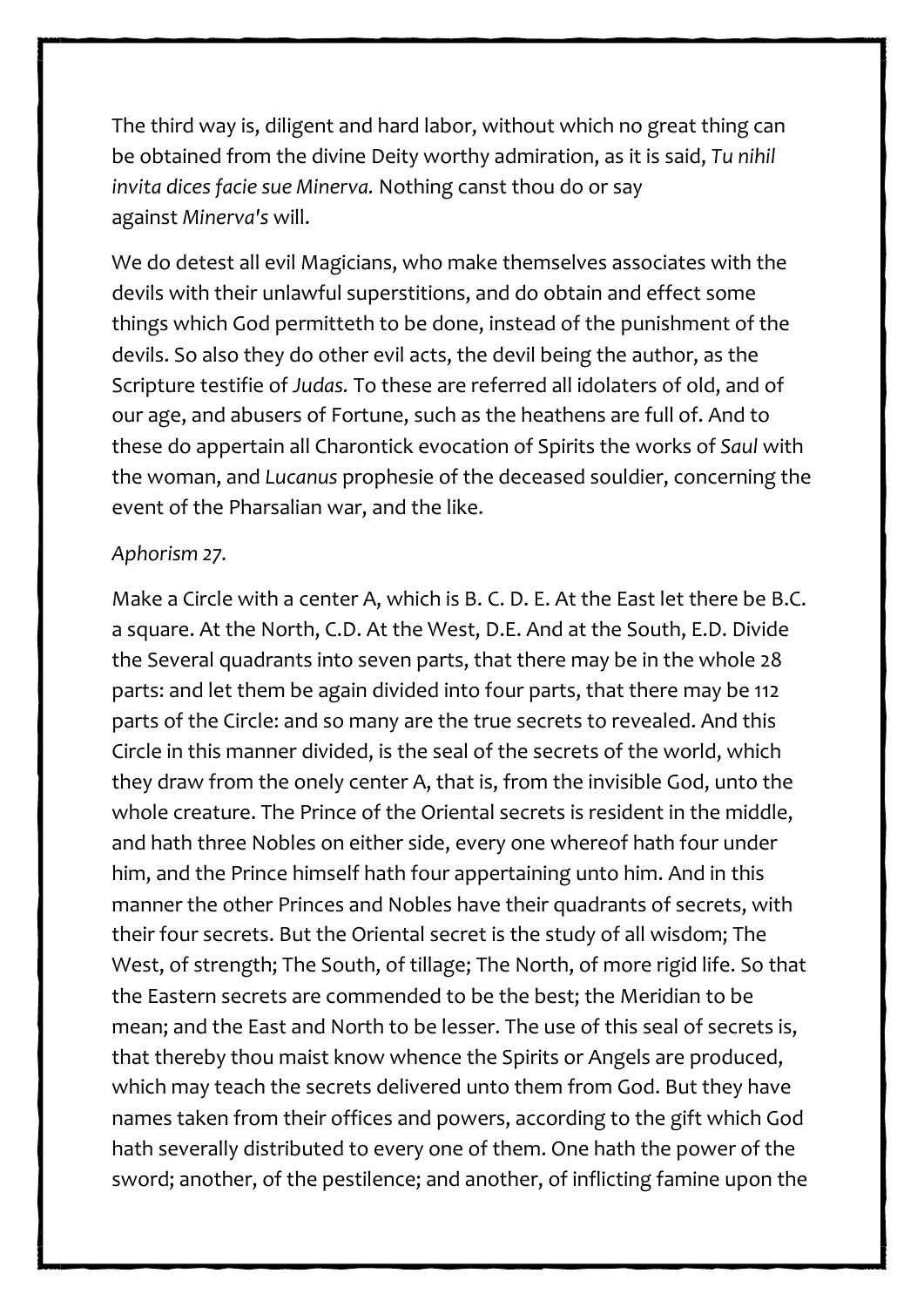people, as it is ordained by God. Some are destroyers of Cities, as those two were, who were sent to overthrow *Sodom* and *Gomorrha*, and the places adjacent, examples whereof the holy Scripture witnesseth. Some are the watch-men over Kingdoms; others the keepers of private persons; and from thence, anyone may easily form their names in his own language: so that he which will, may ask a physical Angel, mathematical, or philosophical, or an Angel of civil wisdom, or of supernatural or natural wisdom, or for any thing whatsoever; and let him ask seriously, with a great desire of his minde, and with faith and constancy and without doubt, that which he asketh he shall receive from the Father and God of all Spirits. This faith surmounteth all seals, and bringeth them into subjection to the will of man. The Characteristical maner of calling Angels succeedeth this faith, which dependeth onely on divine revelation; But without the said faith preceding it, it lieth in obscurity. Nevertheless, if any one will use them for a memorial, and not otherwise, and as a thing simply created by God to his purpose, to which such a spiritual power or essence is bound; he may use them without any offence unto God. But let him beware, lest that he fall into idolatry, and the snares of the devil, who with his cunning sorceries, easily deceiveth the unwary. And he is not taken but onely by the finger of God, and is appointed to the service of man; so that they unwillingly serve the godly; but not without temptations and tribulations, because the commandment hath it, That he shall bruise the heel of Christ, the seed of the woman. We are therefore to exercise our selves about spiritual things, with fear and trembling, and with great reverence towards God, and to be conversant in spiritual essences with gravity and justice. And he which medleth with such things, let him beware of all levity, pride, covetousness, vanity, envy and ungodliness, unless he wil miserably perish.

#### *Aphorism 28.*

Because all good is from God, who is onely good, those things which we would obtain of him, we ought to seek them by prayer in Spirit and Truth, and a simple heart. The conclusion of the secret of secrets is, That every one exercise himself in prayer, for those things which he desires, and he shall not suffer a repulse. Let not any one despise prayer; for by whom God is prayed unto, to him he both can and will give. Now let us acknowledge him the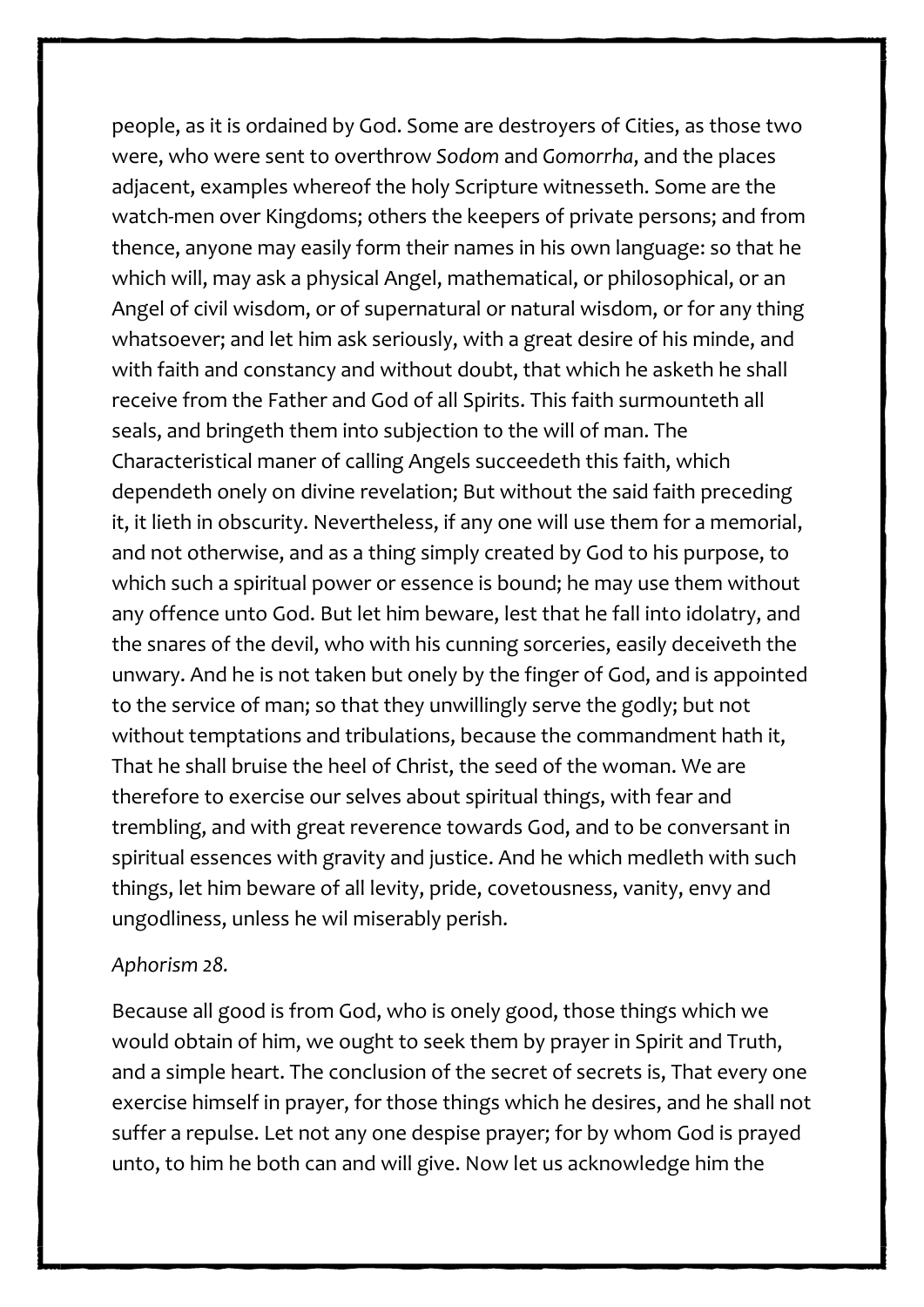Author, from whom let us humbly seek for our desires. A merciful & good Father, loveth the sons of desires, as *Daniel;* and sooner heareth us, then we are able to overcome the hardness of our hearts to pray. But he will not that we give holy things to dogs, nor despise and condemn the gifts of his treasury. Therefore diligently and often read over and over the first Septenary of secrets, and guide and direct thy life and all thy thoughts according to those precepts; and all things shall yield to the desires of thy minde in the Lord, to whom thou trust-est.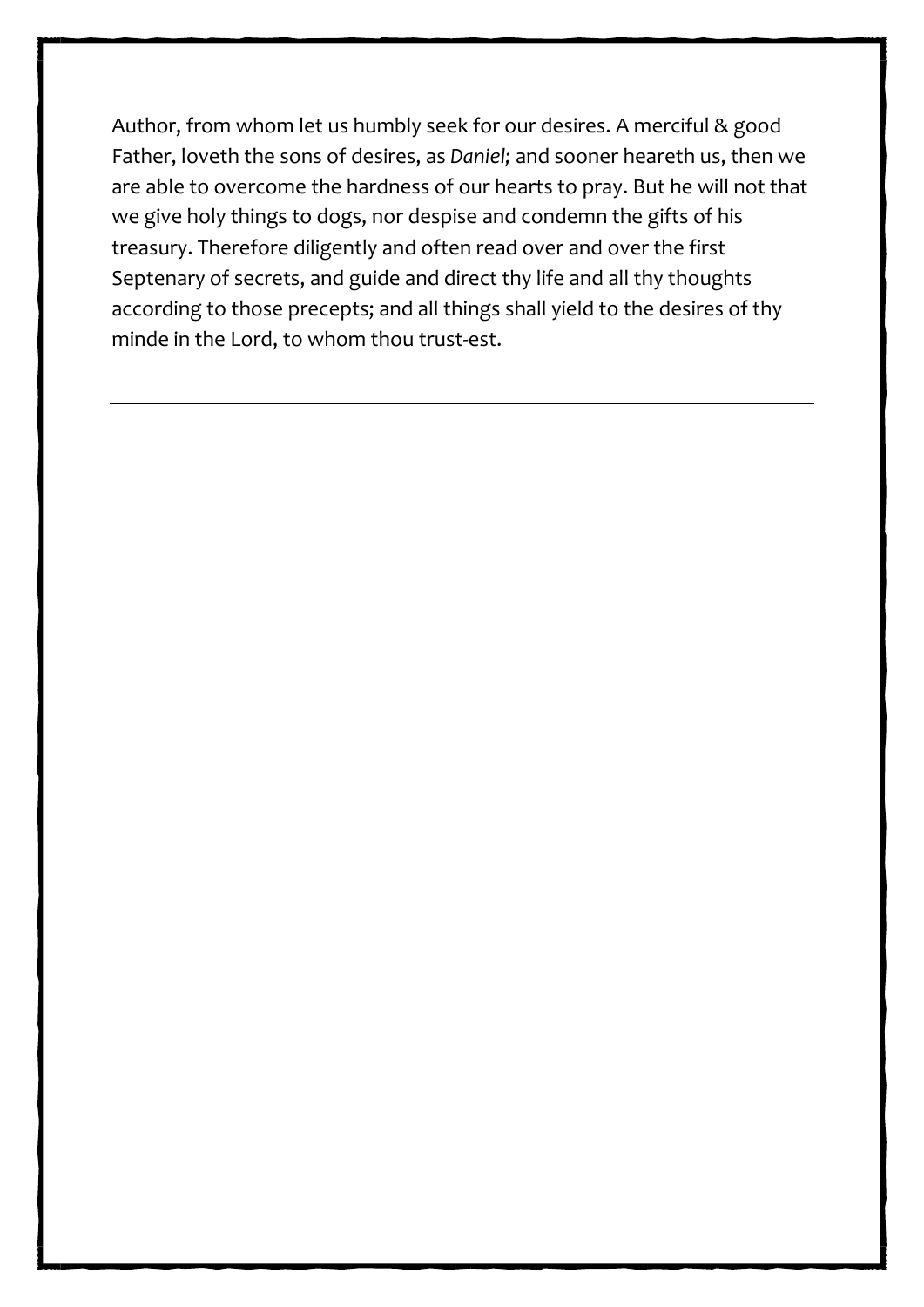## <span id="page-34-0"></span>**THE FIFTH SEPTENARY**

#### *Aphorism 29.*

As our study of Magick proceedeth in order from general Rules premised, let us now come to a particular explication thereof. Spirits either are divine ministers of the word, and of the Church, and the members thereof ; or else they are servient to the Creatures in corporal things, partly for the salvation of the soul and body, and partly for its destruction. And there is nothing done, whether good or evil, without a certain and determinate order and government. He that seeketh after a good end, let him follow it; and he that desires an evil end, pursueth that also, and that earnestly, from divine punishment, and turning away from the divine will. Therefore let every one compare his ends with the word of God, and as a touchstone that will judge between good and evil; and let him propose unto himself what is to be avoided, and what is to be sought after; and that which he constituteth and determineth unto himself, let him diligently, not procrastinating or delaying, until he attain to his appointed bound.

#### *Aphorism 30.*

They which desire riches, glory of this world, Magistracy, honours, dignities, tyrannies, (and that magically) if they endeavour diligently after them, they shall obtain them, every one according to his destiny, industry, and magical Sciences, as the History of *Melesina* witnesseth, and the Magicians thereof, who ordained, That none of the Italian nation should for ever obtain the Rule or Kingdom of Naples; and brought it to pass, that he who reigned in his age, to be thrown down from his seat: so great is the power of the guardian or tutelar Angels of Kingdoms of the world.

#### *Aphorism 31.*

Call the Prince of the Kingdom, and lay a command upon him, and command what thou wilt, and it shall be done, if that Prince be not again absolved from his obedience by a succeeding Magician. Therefore the Kingdom of *Naples* may be again restored to the Italians, if any Magician shall call him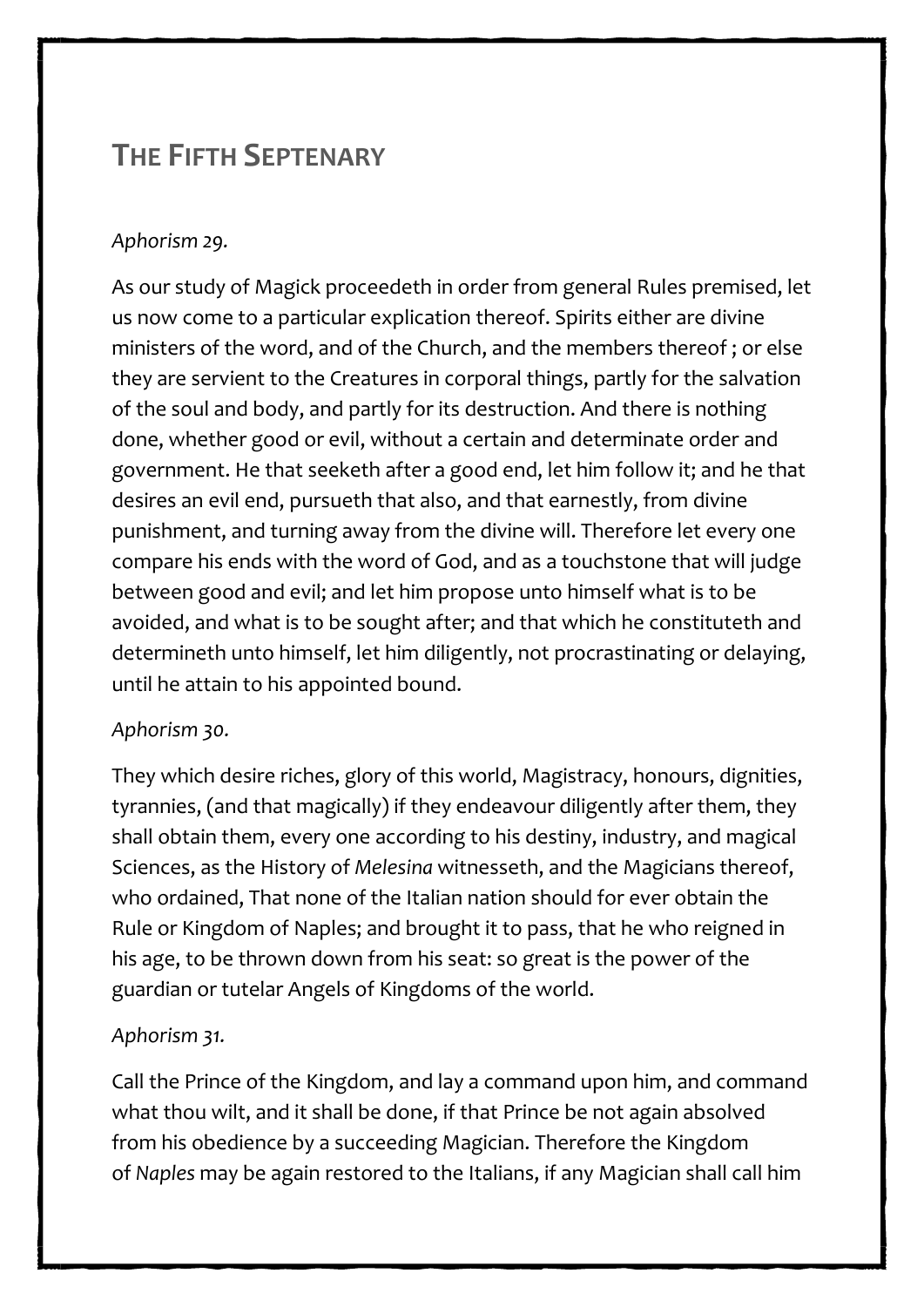who instituted this order, and compel him to recal his deed; he may be compelled also, to restore the secret powers taken from the treasury of Magick; A Book, a Gemme, and magical Horn, which being had, any one may easily, if he will, make himself the Monarch of the world. But *Judaus* chused rather to live among Gods, until the judgement, before the transitory good of this world; and his heart is so blinde, that he understandeth nothing of the God of heaven and earth, or thinketh more, but enjoyeth the delights of things immortal, to his own eternal destruction. And he may be easier called up, then the Angel of *Plotinus* in the Temple of *Isis.*

#### *Aphorism 32.*

In like manner also, the Romans were taught by the Sibyls books; and by that means made themselves the Lords of the world, as Histories witness. But the Lords of the Prince of a Kingdom do bestow the lesser Magistracies. He therefore that desireth to have a lesser office, or dignity, let him magically call a Noble of the Prince, and his desire shall be fulfilled.

#### *Aphorism 33.*

But he who coveteth contemptible dignities, as riches alone, let him call the Prince of riches, or one of his Lords, and he shall obtain his desire in that kinde, whereby he would grow rich, either in earthly goods, or merchandize, or with the gifts of Princes, or by the study of Metals, or Chymistry: as he produceth any president of growing rich by these means, he shall obtain his desire therein.

#### *Aphorism 34.*

All manner of evocation is of the same kinde and form, and this way was familiar of old time to the Sibyls and chief Priests. This in our time, through ignorance and impiety, is totally lost; and that which remaineth, is depraved with infinite lyes and superstitions.

#### *Aphorism 35.*

The humane understanding is the onely effecter of all wonderful works, so that it be joyned to any Spirit; and being joyned, she produceth what she will. Therefore we are carefully to proceed in Magick, lest that Syrens and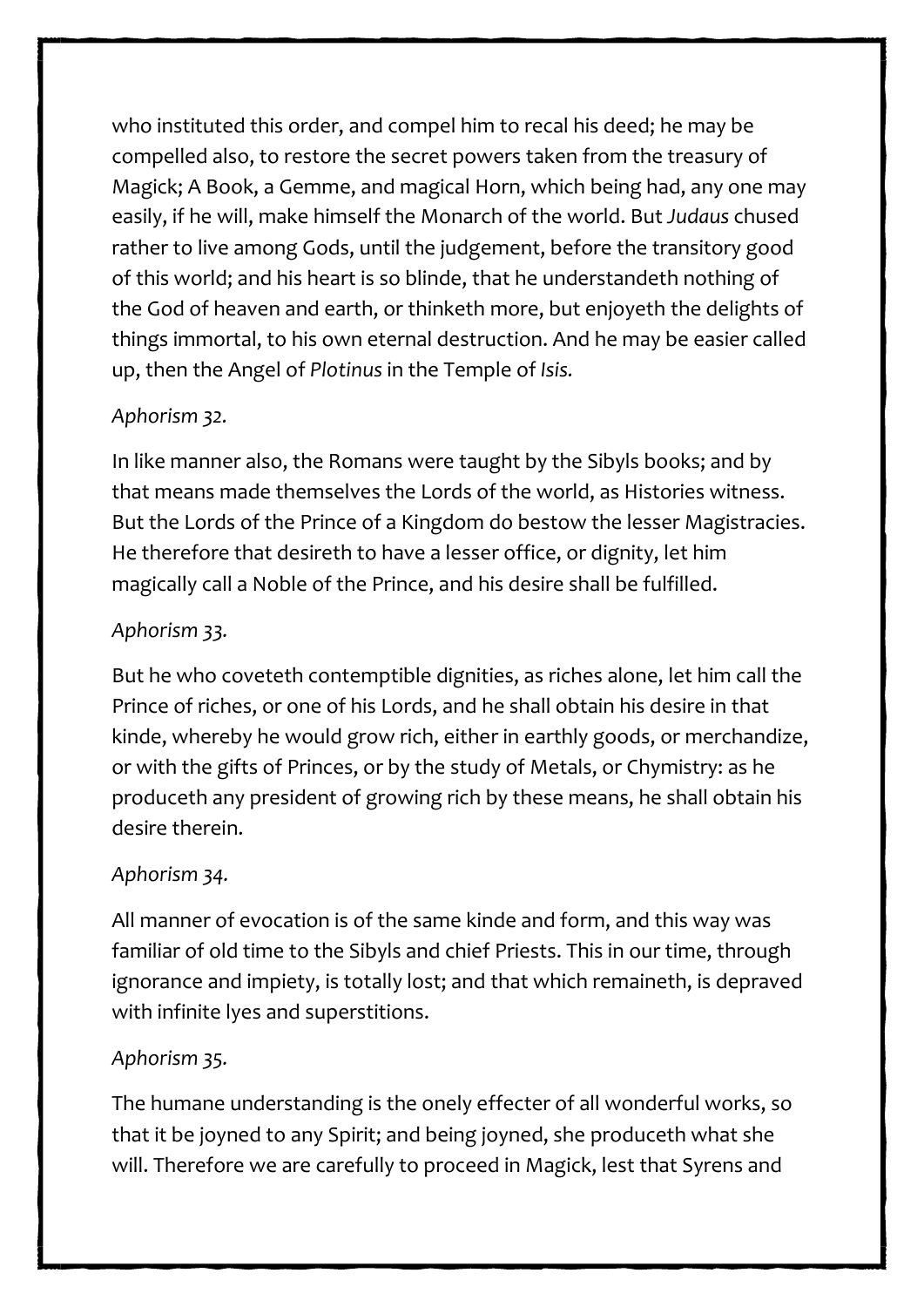other monsters deceive us, which likewise do desire the society of the humane soul. Let the Magician carefully hide himself alwaies under the wings of the most High, lest he offer himself to be devoured of the roaring Lion; for they who desire earthly things, do very hardly escape the snares of the devil.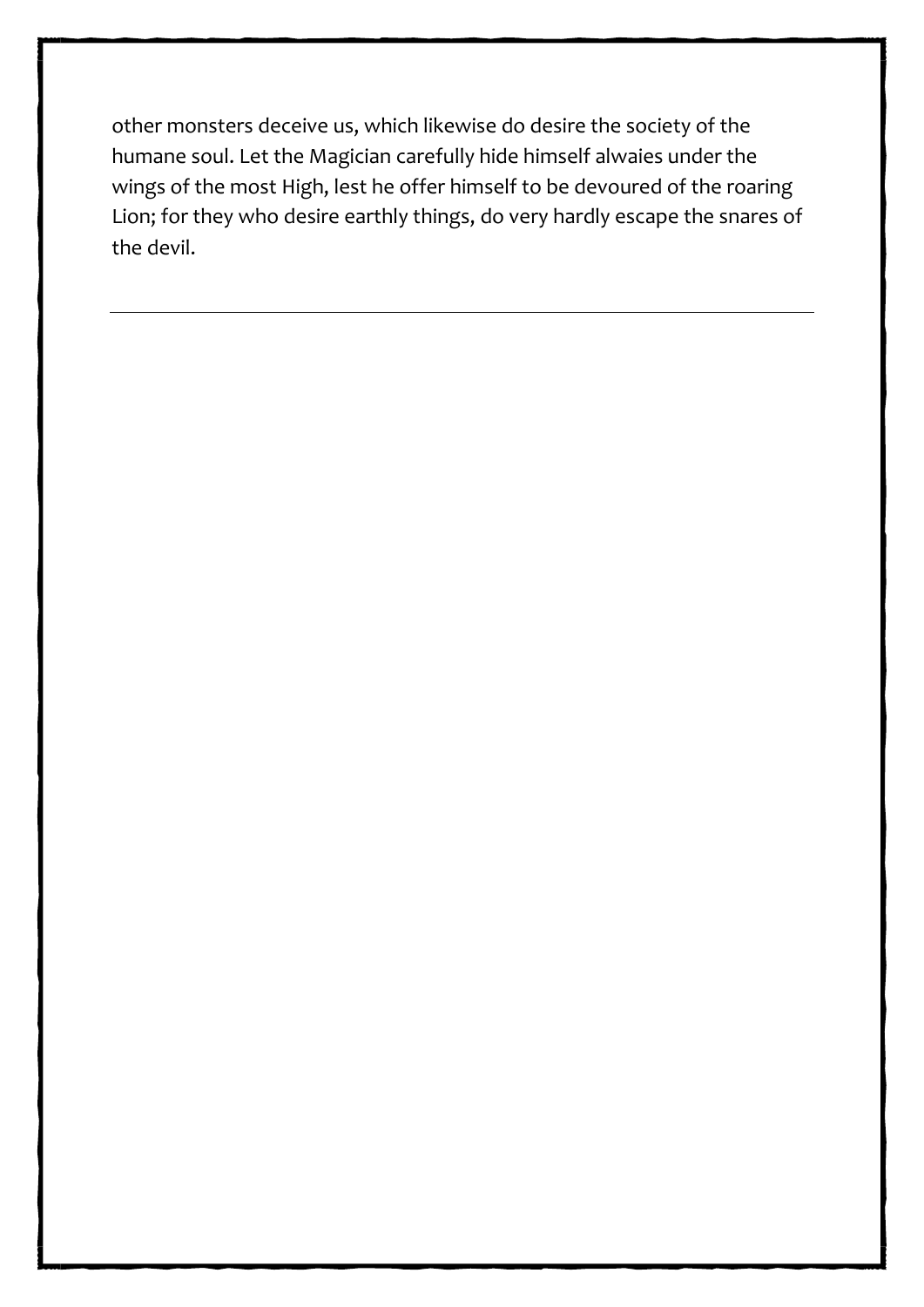## <span id="page-37-0"></span>**THE SIXTH SEPTENARY**

#### *Aphorism 36.*

Care is to be taken, that experiments be not mixed with experiments; but that every one be onely simple and several: for God and Nature have ordained all things to a certain and appointed end: so that for examples sake, they who perform cures with the most simple herbs and roots, do cure the most happily of all. And in this manner, in Constellations, Words and Characters, Stones, and such like, do lie hid the greatest influences or vertues in deed, which are in stead of a miracle.

So also are words, which being pronounced, do forthwith cause creatures both visible and invisible to yield obedience, aswel creatures of this our world, as of the watry, aery, subterranean, and Olympick supercelestial and infernal, and also the divine.

Therefore simplicity is chiefly to be studied, and the knowledge of such simples is to be sought for from God; otherwise by no other means or experience they can be found out.

#### *Aphorism 37.*

And let all lots have their place decently: Order, Reason and Means, are the three things which do easily render all learning aswell of the visible as invisible creatures. This is the course of Order, That some creatures are creatures of the light; others, of darkness: these are subject to vanity, because they run headlong into darkness, and inthral themselves in eternal punishments for their rebellion. Their Kingdom is partly very beautiful in transitory and corruptible things on the one part, because it cannot consist without some vertue and great gifts of God; and partly most filthy and horrid to be spoken of, because it aboundeth with all wickedness and sin, idolatry, contempt of God, blasphemies against the true God and his works, worshippers of devils, disobedience towards Magistrates, seditions, homicides, robberies, tyranny, adulteries, wicked lusts, rapes, thefts, lyes, perjuries, pride, and a covetous desire of rule; in this mixture consisteth the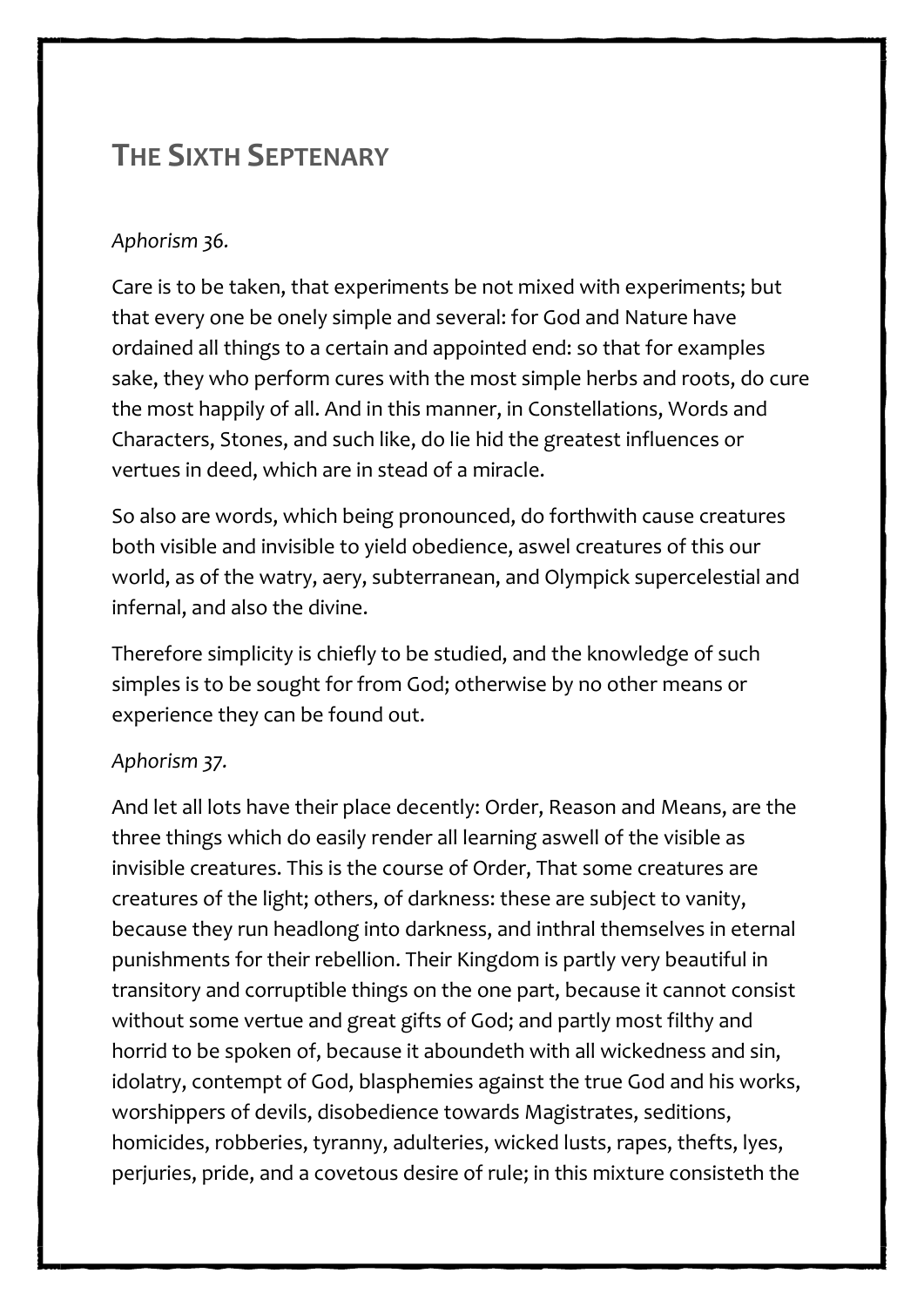kingdom of darkness: but the creatures of the light are filled with eternal truth, and with the grace of God, and are Lords of the whole world, and do reign over the Lords of darkness, as the members of Christ. Between these and the other, there is a continual war, until God shall put an end to their strife, by his last judgement.

#### *Aphorism 38.*

Therefore Magick is twofold in its first division; the one is of God, which he bestoweth on the creatures of light; the other also is of God, but as it is the gift which he giveth unto the creatures of darkness: and this is also two-fold: the one is to a good end, as when the Princes of darkness are compelled to do good unto the creatures, God enforcing them; the other is for an evil end, when God permitteth such to punish evil persons, that magically they are deceived to destruction; or, also he com-mandeth such to be cast out into destruction.

The second division of Magick is, that it bringeth to pass some works with visible instruments, through visible things; and it effecteth other works with invisible instruments by invisible things; and it acteth other things, aswel with mixed means, as instruments and effects.

The third division is, There are some things which are brought to pass by invocation of God alone: this is partly Prophetical, and Philosophical; and partly, as it were Theophrastical.

Other things there are, which by reason of the ignorance of the true God, are done with the Princes of Spirits, that his desires may be fulfilled; such is the work of the Mercurialists.

The fourth division is, That some exercise their Magick with the good Angels in stead of God, as it were descending down from the most high God: such was the Magick of *Baalim.*

Another Magick is, that which exerciseth their actions with the chief of the evil Spirits; such were they who wrought by the minor Gods of the heathens.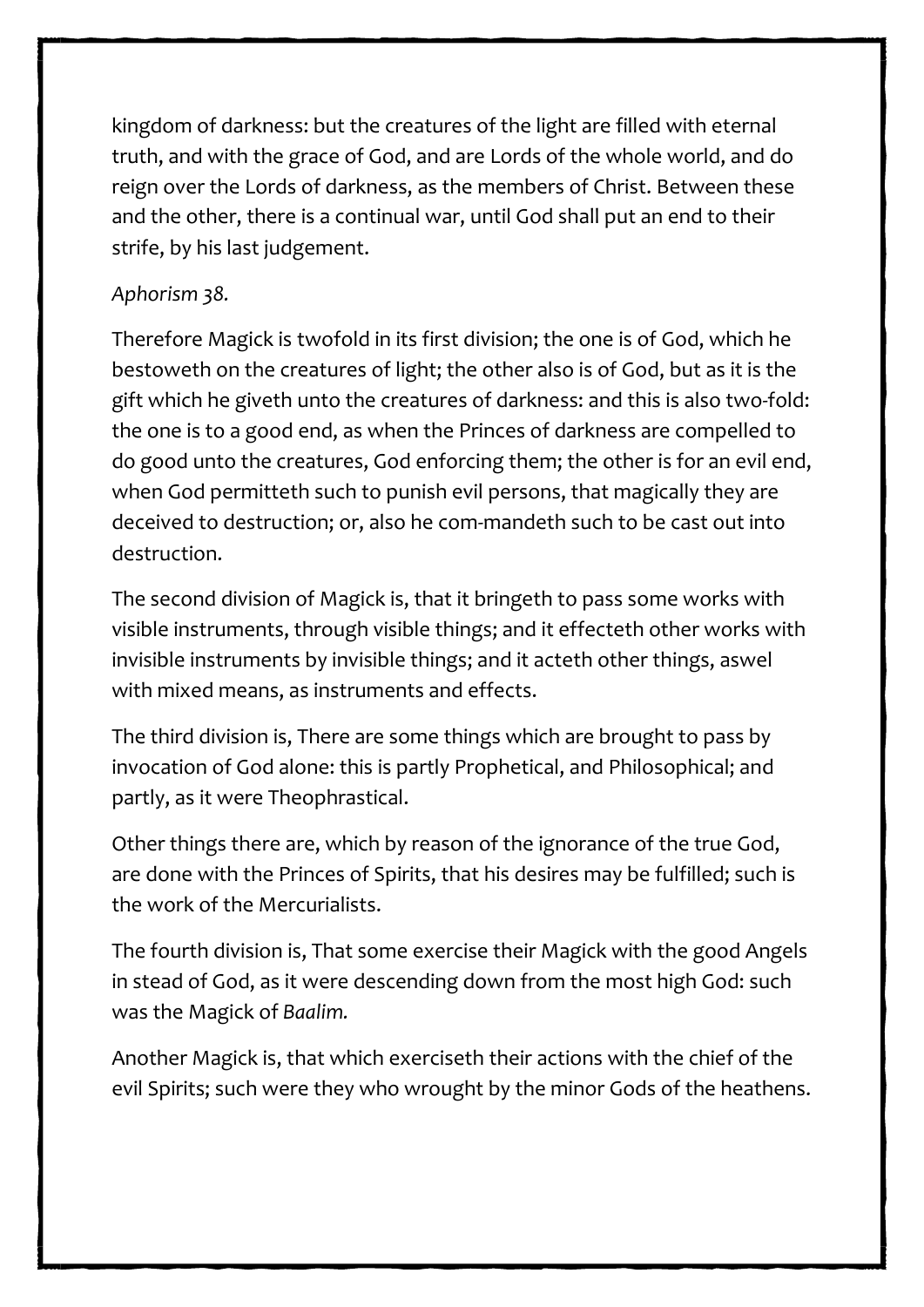The fifth division is, That some do act with Spirits openly, and face to face; which is given to few: others do work by dreams and other signs; which the ancients took from their auguries and sacrifices.

The sixth division is, That some work by immortal creatures, others by mortal Creatures, as Nymphs, Satyrs, and such-like inhabitants of other elements, Pigmies, &c.

The seventh division is, That the Spirits do serve some of their own accord, without art; others they will scarce attend, being called by art.

Among these species of Magick, that is the most excellent of all, which depen-deth upon God alone. The second, Them whom the Spirits do serve faithfully of their own accord. The third is, that which is the property of Christians, which dependeth on the power of Christ which he hath in heaven and earth.

*Aphorism 39.*

There is a seven-fold preparation to learn the Magick Art.

The first is, to meditate day and night how to attain to the true knowledge of God, both by his word revealed from the foundation of the world; as also by the seal of the creation, and of the creatures; and by the wonderful effects which the visible and invisible creatures of God do shew forth.

Secondly it is requisite, that a man descend down into himself, and chiefly study to know himself; what mortal part he hath in him, and what immortal; and what part is proper to himself, and what diverse.

Thirdly, That he learn by the immortal part of himself, to worship, love and fear the eternal God, and to adore him in Spirit and Truth; and with his mortal part, to do those things which he knoweth to be acceptable to God, and profitable to his neighhours.

These are the three first and chiefest precepts of Magick, wherewith let every one prepare himself that covets to obtain true Magick or divine wisdom, that he may be accounted worthy thereof, and one to whom the Angelical creatures willingly do service, not occultly onely, but also manifestly, and as it were face to face.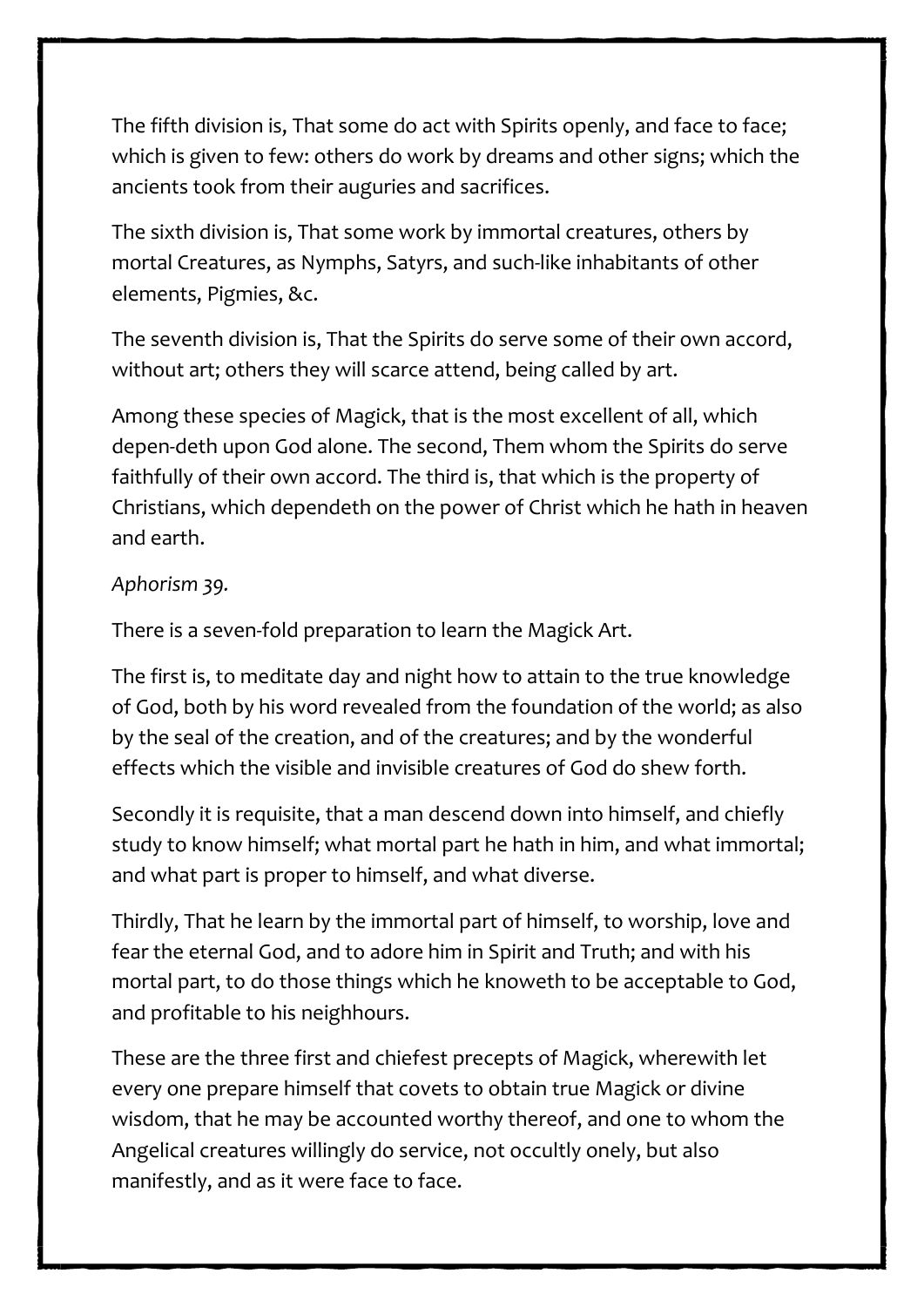Fourthly, Whereas every man is to be vigilant to see to what kinde life he shall be called from his mothers wombe, that every one may know whether he be born to Magick, and to what species thereof, which every one may perceive easily that read-eth these things, and by experience may have success therein; for such things and such gifts are not given but onely to the low and humble.

In the fifth place we are to take care, that we understand when the Spirits are assisting us, in undertaking the greatest business; and he that understands this, it is manifest, that he shall be made a Magician of the ordination of God; that is, such a person who useth the ministery of the Spirits to bring excellent things to pass. Here, as for the most part, they sin, either through negligence, ignorance, or contempt, or by too much superstition; they offend also by ingratitude towards God, whereby many famous men have afterwards drawn upon themselves destruction: they sin also by rashness and obstinacy; and also when they do not use their gifts for that honor of God which is required, and do prefer [illegible Greek].

Sixthly, The Magitian hath need of faith and taciturnity, especially, that he disclose no secret which the Spirit hath forbid him, as he commanded *Daniel* to seal some things, that is, not to declare them in publick; so as it was not lawful for *Paul* to speak openly of all things which he saw in a vision. No man will believe how much is contained in this one precept.

Seventhly, In him that would be a Magician, there is required the greatest justice, that he undertake nothing that is ungodly, wicked or unjust, nor to let it once come in his minde; and so he shall be divinely defended from all evil.

#### *Aphorism 40.*

When the Magician determineth with himself to do any incorporeal thing either with any exteriour or interiour sense, then let him govern himself according to these seven subsequent laws, to accomplish his Magical end.

The first Law is this, That he know that such a Spirit is ordained unto him from God; and let him meditate that God is the beholder of all his thoughts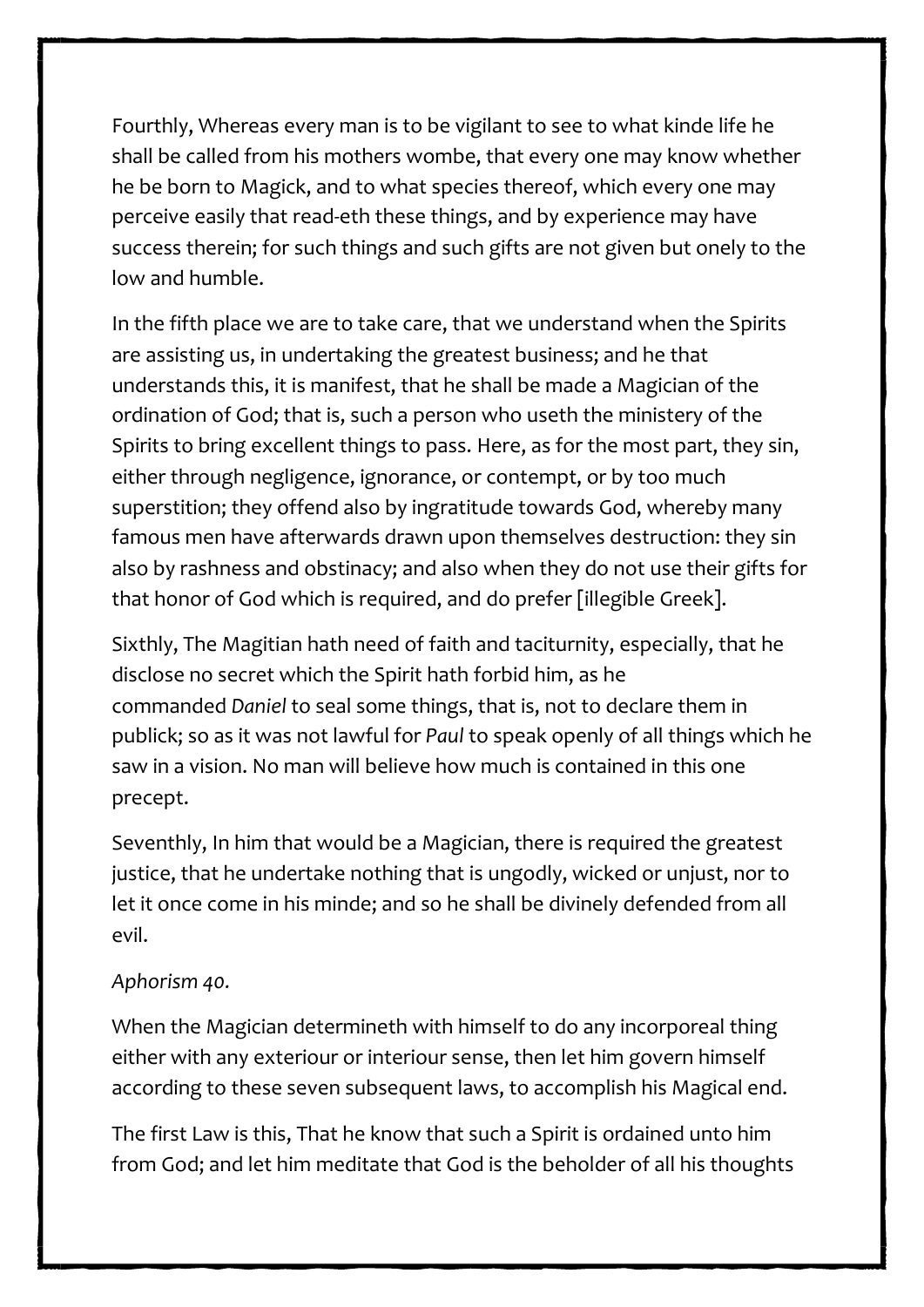and actions; therefore let him direct all the course of his life according to the rule prescribed in the word of God.

Secondly, Alwaies pray with *David, Take not thy holy Spirit from me; and strengthen me with thy free Spirit; and lead us not into temptation, but deliver us from evil: I beseech thee, O heavenly Father, do not give power to any lying Spirit, as thou didst over Ahab that he perished; but keep me in thy truth. Amen.*

Thirdly, Let him accustome himself to try the Spirits, as the Scripture admonisheth; for grapes cannot be gathered of thorns: let us try all things, and hold fast that which is good and laudable, that we may avoid every thing that is repugnant to the divine power.

The fourth is, To be remote and cleer from all manner of superstition; for this is superstition, to attribute divinity in this place to things, wherein there is nothing at all divine; or to chuse or frame to our selves, to worship God with some kinde of worship which he hath not commanded: such are the Magical ceremonies of Satan, whereby he impudently offereth himself to be worshipped as God.

The fifth thing to be eschewed, is all worship of Idols, which bindeth any divine power to idols or other things of their own proper motion, where they are not placed by the Creator, or by the order of Nature: which things many false and wicked Mag-itians faign.

Sixthly, All the deceitful imitations and affections of the devil are also to be avoided, whereby he imitateth the power of the creation, and of the Creator, that he may so produce things with a word, that they may not be what they are. Which belongeth onely to the Omnipotency of God, and is not communicable to the creature.

Seventhly, Let us cleave fast to the gifts of God, and of his holy Spirit, that we may know them, and diligently embrace them with our whole heart, and all our strength.

*Aphorism 41.*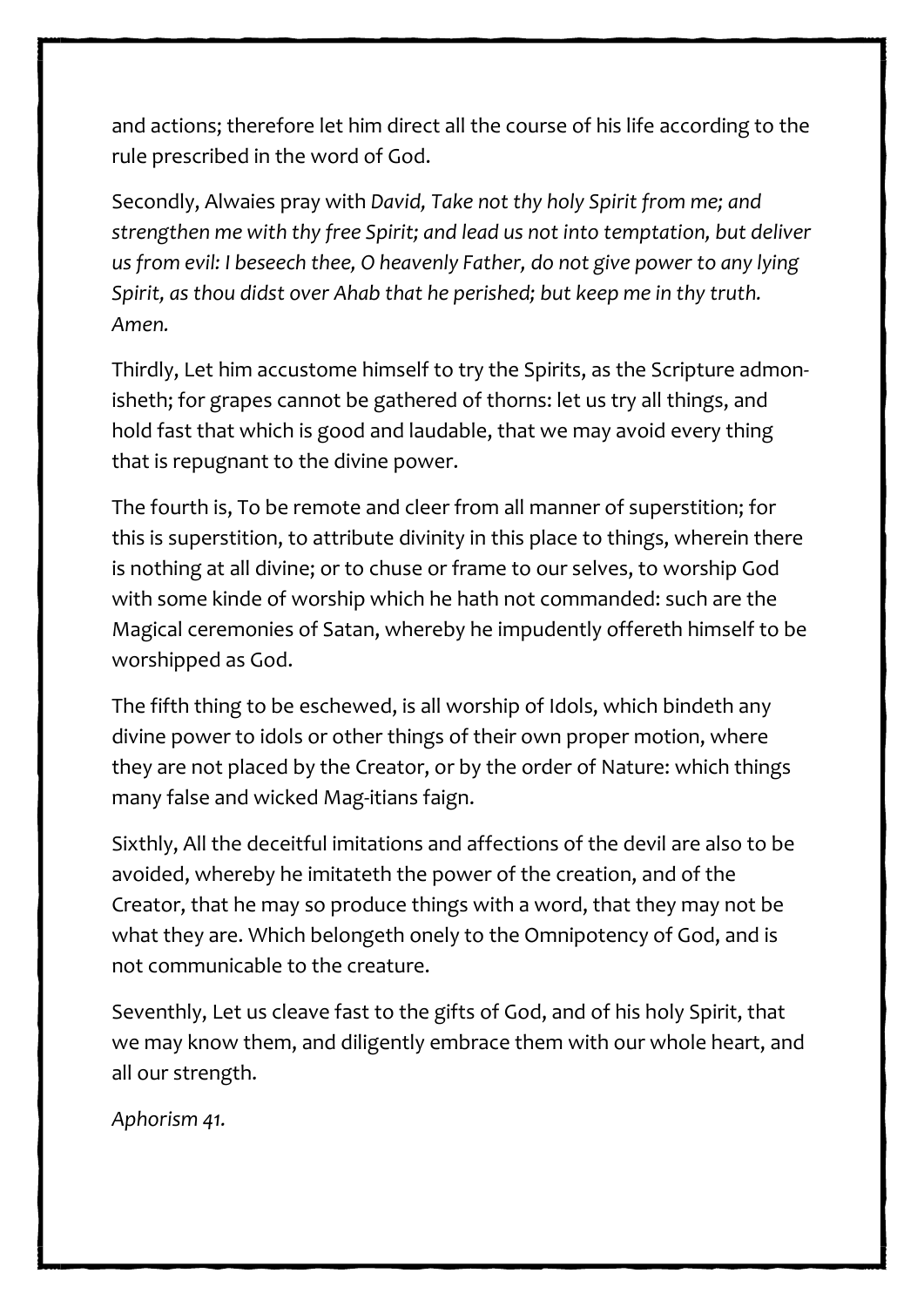We come now to the nine last Aphorismes of this whole Tome; wherewith we will, the divine mercy assisting us, conclude this whole Magical *Isagoge.*

Therefore in the first place it is to be observed, what we understand by Magitian in this work.

Him then we count to be a Magitian, to whom by the grace of God. the spiritual essences do serve to manifest the knowledge of the whole universe, & of the secrets of Nature contained therein, whether they are visible or invisible. This description of a Magitian plainly appeareth, and is universal.

An evil Magician is he, whom by the divine permission the evil Spirits do serve, to his temporal and eternal destruction and perdition to deceive men, and draw them away from God; such was *Simon Magus,* of whom mention is made in the *Acts of the Apostles,* and in *Clemens;* whom Saint *Peter* commanded to be thrown down upon the earth, when as he had commanded himself, as it were a God, to be raised up into the air by the unclean Spirits.

Unto this order are also to be referred all those who are noted in the two Tables of the Law; and are set forth with their evil deeds.

The subdivisions and species of both kindes of Magick, we will note in the Tomes following. In this place it shall suffice, that we distinguish the Sciences, which is good, and which is evil: Whereas man sought to obtain them both at first, to his own ruine and destruction, as *Moses* and *Hermes* do demonstrate.

#### *Aphorism 42.*

Secondly, we are to know, That a Magitian is a person predestinated to this work from his mothers wombe; neither let him assume any such great things to himself, unless he be called divinely by grace hereunto, for some good end; to a bad end is, that the Scripture might be fulfilled, *It must be that offences will come; but wo be to that man through whom they come.* Therefore, as we have before oftentimes admonished, With fear and trembling we must live in this world.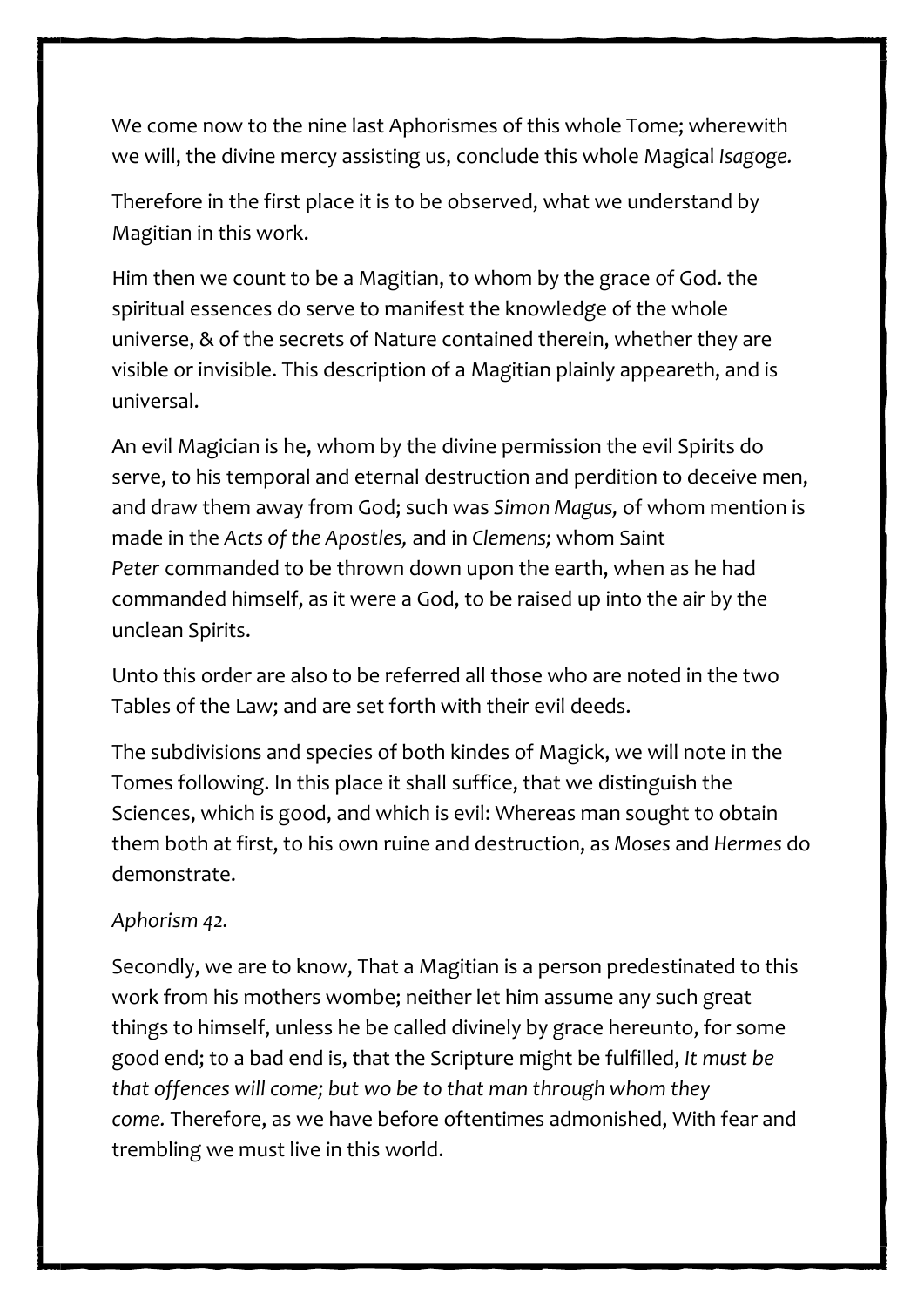Notwithstanding I will not deny, but that some men may with study and diligence obtain some species of both kindes of Magick if it may be admitted. But he shall never aspire to the highest kindes thereof; yet if he covet to assail them, he shall doubtless offend both in soul and body. Such are they, who by the operations of false Magicians, are sometimes carried to Mount *Horch,* or in some wilderness, or desarts [deserts]; or they are maimed in some member, or are simply torn in pieces, or are deprived of their understanding; even as many such things happen by the use thereof, where men are forsaken by God, and delivered to the power of Satan.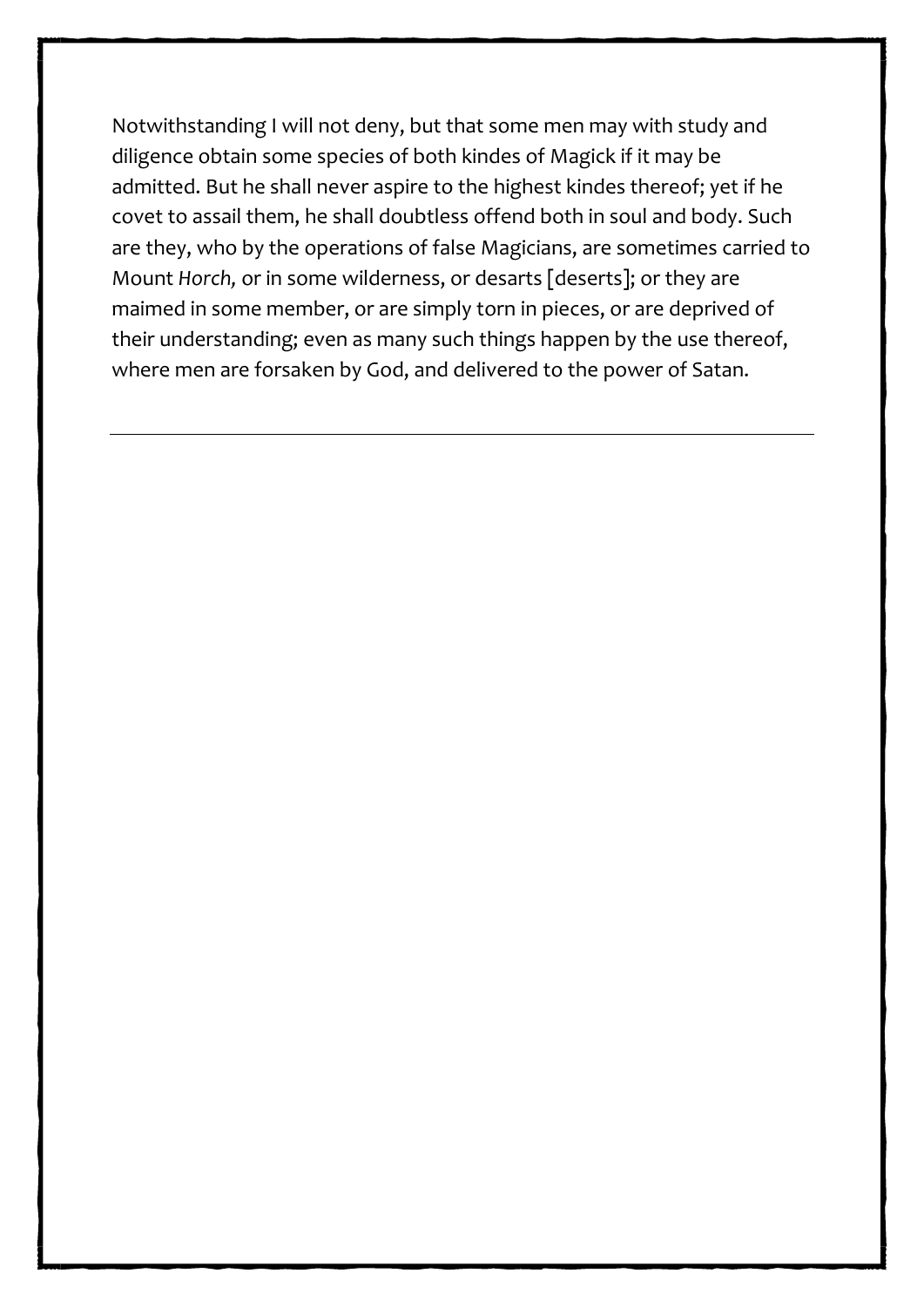## <span id="page-44-0"></span>**THE SEVENTH SEPTENARY**

#### *Aphorism 43.*

The Lord liveth, and the works of God do live in him by his appointment whereby he willeth them to be; for he will have them to use their liberty in obedience to his commands, or disobedience thereof. To the obedient, he hath proposed their rewards; to the disobedient he hath propounded their deserved punishment. Therefore these Spirits of their freewil, through their pride and contempt of the Son of God, have revolted from God their Creator, and are reserved unto the day of wrath; and there is left in them a very great power in the creation; but notwithstanding it is limited, and they are confined to their bounds with the bridle of God. Therefore the Magitian of God, which signifies a wise man of God, or one informed of God, is led forth by the hand of God unto all everlasting good, both mean things, and also the chiefest corporal things.

Great is the power of Satan, by reason of the great sins of men. Therefore also the Magitians of Satan do perform great things, and greater then any man would believe: although they do subsist in their own limits, nevertheless they are above all humane apprehension, as to the corporal and transitory things of this life; which many ancient Histories, and daily Examples do testitie. Both kindes of Magick are different one from the other in their ends: the one leadeth to eternal good, and useth temporal things with thanksgiving; the other is a little sollicitous about eternal things; but wholly exerciseth himself about corporal things, that he may freely enjoy all his lusts and delights in contempt of God and his anger.

#### *Aphorism 44.*

The passage from the common life of man unto a Magical life, is no other but a sleep, from that life; and an awaking to this life; for those things which happen to ignorant and unwise men in their common life, the same things happen to the willing and knowing Magitian.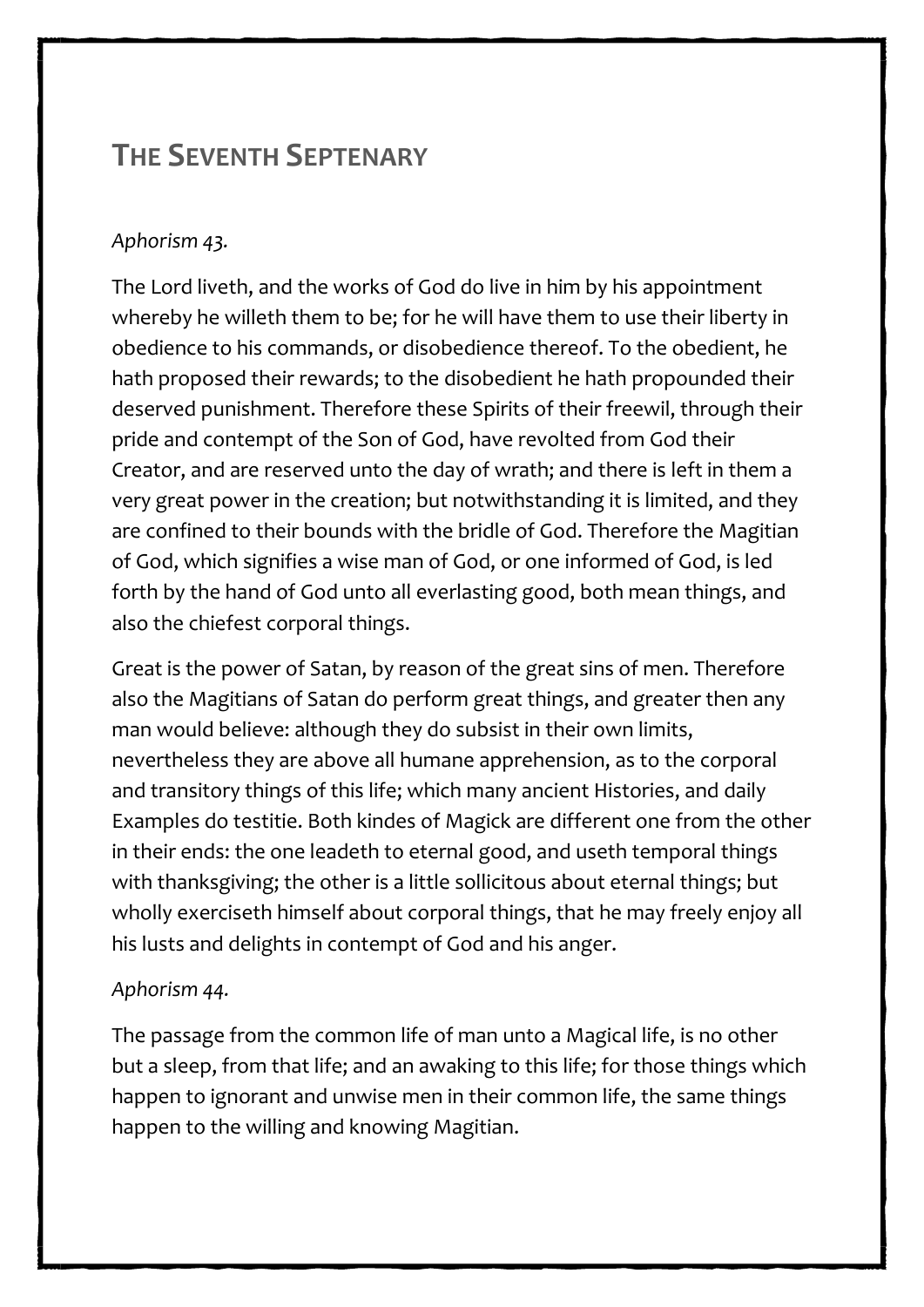The Magitian understandeth when the minde doth meditate of himself; he deliberateth, reasoneth, constituteth and determineth what is to be done; he observeth when his cogititions do proceed from a divine separate essence, and he proveth of what order that divine separate essence is.

But the man that is ignorant of Magick, is carried to and fro, as it were in war with his affections; he knoweth not when they issue out of his own minde, or are impressed by the assisting essence; and he knoweth not how to overthrow the counsels of his enemies by the word of God, or to keep himself from the snares and deceits of the tempter.

#### *Aphorism 45.*

The greatest precept of Magic is, to know what every man ought to receive for his use from the assisting Spirit, and what to refuse: which he may learn of the Psalmist, saying, *Wherewith shall a yong man cleanse his way? in keeping thy word, Oh Lord.* To keep the word of God, so that the evil one snatch it not out of the heart, is the chief-est precept of wisdom. It is lawful to admit of, and exercise other suggestions which are not contrary to the glory of God, and charity towards our neighbours, not inquiring from what Spirit such suggestions proceed: But we ought to take heed, that we are not too much busied with unnecessary things according to the admonition of Christ; *Martha, Martha, thou art troubled about many things; but Mary hath chosen the better part, which shall not be taken from her.* Therefore let us alwaies have regard unto the saying of Christ, *Seek ye first the kingdom of God and his righteousness, and all these things shall be added unto you.* All other things, that is, all things which are due to the mortal Microcosme, as food, raiment, and the necessary arts of this life.

#### *Aphorism 46.*

There is nothing so much becometh a man, as constancy in his words and deeds, and when the like rejoyceth in his like; there are none more happy then such, because the holy Angels are conversant about such, and possess the custody of them: on the contrary, men that are unconstant are lighter then nothing, and rotten leaves. We chuse the 46 Aphorisme from these. Even as every one governeth himself, so he allureth unto himself Spirits of his nature and condition; but one very truely adviseth, that no man should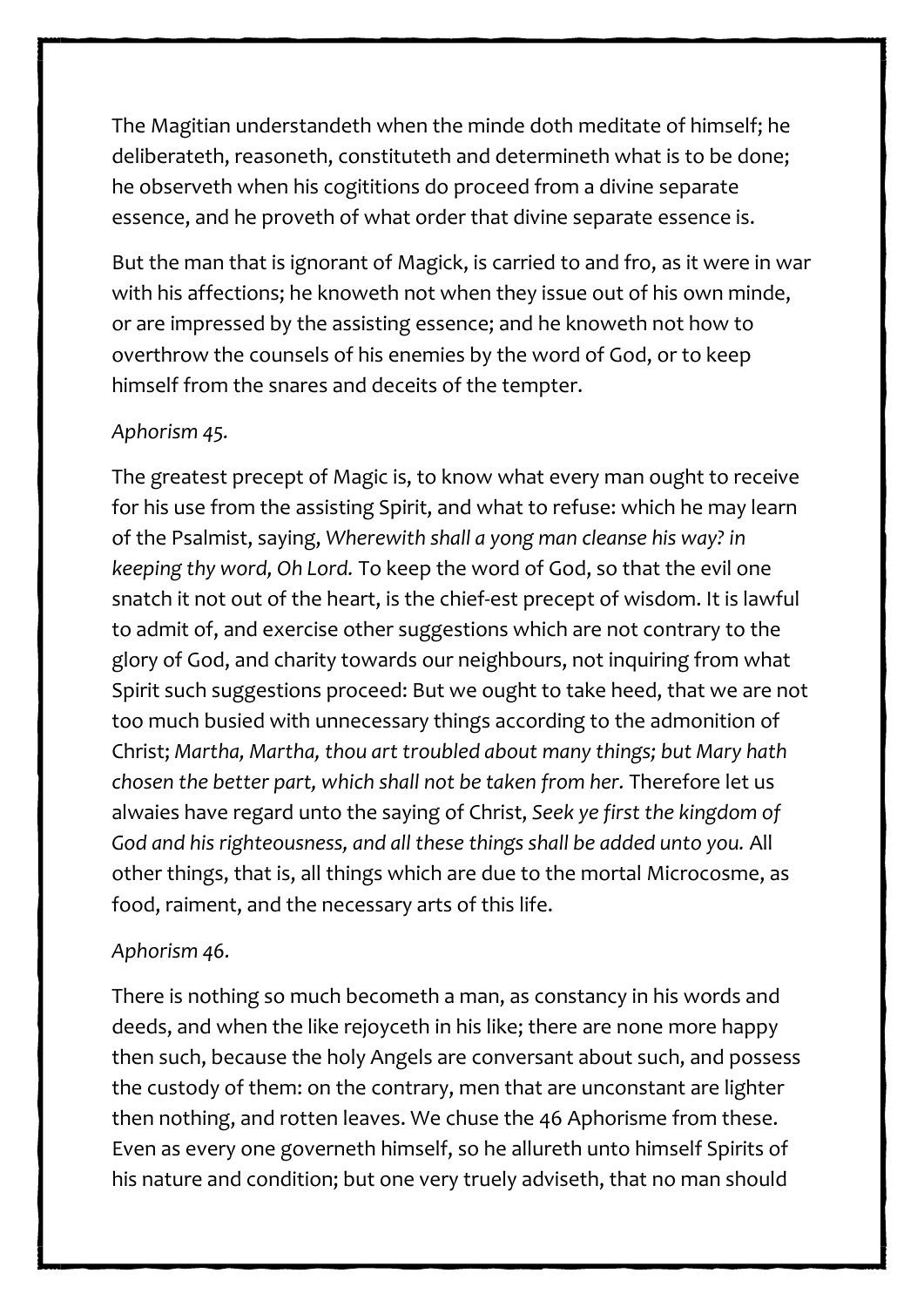carry himself beyond his own calling, lest that he draw unto himself some malignant Spirit from the uttermost parts of the earth, by whom either he shall be infatuated and deceived, or brought to final destruction. This precept appeareth most plainly: for *Midas*, when he would convert all things into gold, drew up such a Spirit unto himself, which was able to perform this; and being deceived by him, he had been brought to death by famine, if his foolishness had not been corrected by the mercy of God. The same thing happened to a certain woman about *Franckford* at *Odera,* in our times, who would scrape together & devour mony of any thing. Would that men would diligently weigh this precept, and not account the Histories of *Midas,* and the like, for fables; they would be much more diligent in moderating their thoughts and affections, neither would they be so perpetually vexed with the Spirits of the golden mountains of *Utopia.* Therefore we ought most diligently to observe, that such presumptions should be cast out of the minde, by the word, while they are new; neither let them have any habit in the idle minde, that is empty of the divine word.

#### *Aphorism 47.*

He that is faithfully conversant in his vocation, shall have also the Spirits constant companions of his desires, who will successively supply him in all things. But if he have any knowledge in Magick, they will not be unwilling to shew him, and familiarly to converse with him, and to serve him in those several ministeries, unto which they are addicted; the good Spirits in good things, unto salvation; the evil Spirits in every evil thing, to destruction. Examples are not wanting in the Histories of the whole World; and do daily happen in the world. *Theodosius* before the victory of *Arbogastus*, is an example of the good; *Brute* before he was slain, was an example of the evil Spirits, when he was persecuted of the Spirit of *Casar,* and exposed to punishment, that he slew himself, who had slain his own Father, and the Father of his Country.

#### *Aphorism 48.*

All Magick is a revelation of Spirits of that kinde, of which sort the Magick is; so that the nine Muses are called, in *Hesiod*, the ninth Magick, as he manifestly testifies of himself in *Theogony.* In *Homer,* the genius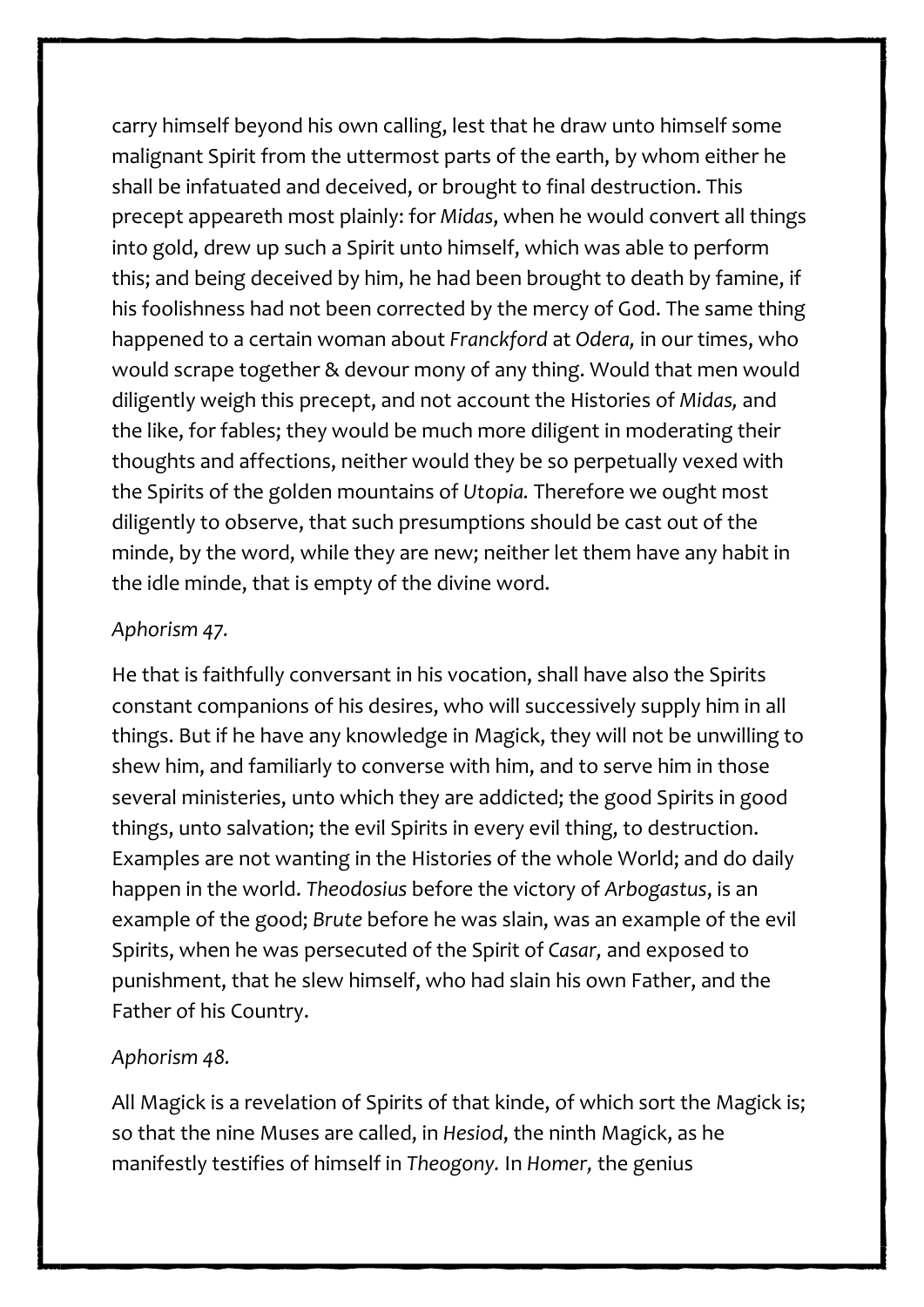of *Ulysses* in *Psigiogagia. Hermes,* the Spirits of the more sublime parts of the minde.

God revealed himself to *Moses* in the bush. The three wise men who came to seek Christ at *Jerusalem,* the Angel of the Lord was their leader. The Angels of the Lord directed *Daniel*.

Therefore there is nothing whereof any one may glory; *For it is not unto him that willeth, nor unto him that runneth; but to whom God will have mercy,* or of some other spiritual fate. From hence springeth all Magick, and thither again it will revolve, whether it be good or evil. In this manner *Tages* the first teacher of the Magick of the Romanes, gushed out of the earth. *Diana* of the Ephesians shewed her worship, as if it had been sent from heaven. So also *Apollo.* And all the Religion of the Heathens is taken from the same Spirits; neither are the opinions of the Sadduces, humane inventions.

#### *Aphorism 49.*

The conclusion therefore of this *Isagoge* is the same which we have above already spoken of, That even as there is one God, from whence is all good; and one sin, to wit, disobedience, against the will of the commanding God, from whence comes all evil; so that *the fear of God is the beginning of all wisdom,* and the profit of all Magick; for obedience to the will of God, followeth the fear of God; and after this, do follow the presence of God and of the holy Spirit, and the ministery of the holy Angels, and all good things out of the inexhaustible treasures of God.

But unprofitable and damnable Magick ariseth from this; where we lose the fear of God out of our hearts, and suffer sin to reign in us, there the Prince of this world, the God of this world beginneth, and setteth up his kingdom in stead of holy things, in such as he findeth profitable for his kingdom; there, even as the spider taketh the flye which falleth into his web, so Satan spreadeth abroad his nets, and taketh men with the snares of covetousness, until he sucketh him, and draweth him to eternal fire: these he cherisheth and advanceth on high, that their fall may be the greater.

Courteous Reader, apply thy eyes and minde to the sacred and profane Histories, & to those things which thou seest daily to be done in the world,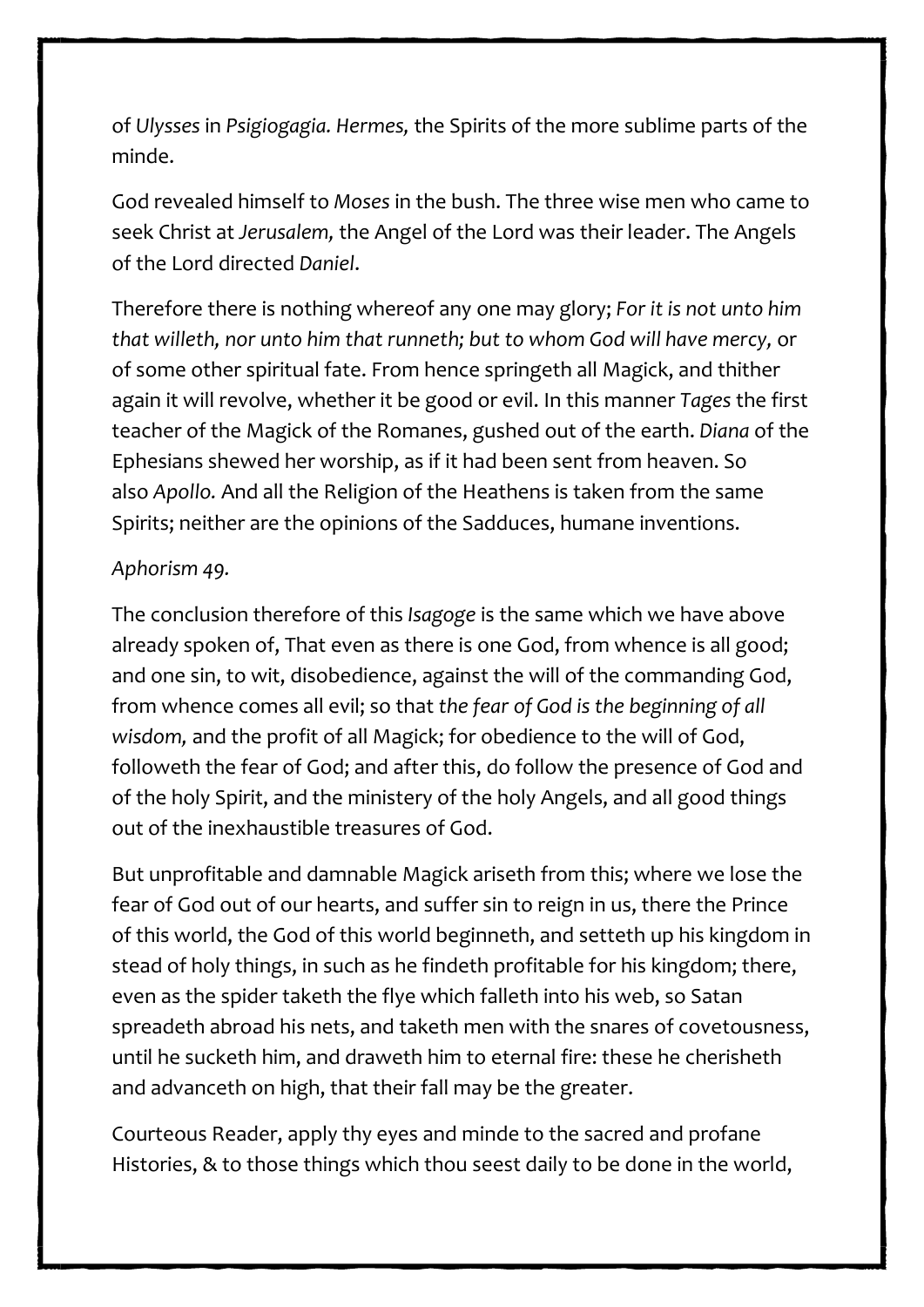and thou shalt finde all things full of Magick, according to a two-fold Science, good and evil, which that they may be the better discerned, we will put here their division and subdivision, for the conclusion of these *Isagoges*; wherein every one may contemplate, what is to be followed, and which to be avoided, and how far it is to be labored for by every one, to a competent end of life and living.

Theosophy

• Knowledge of the Word of God, and ruling ones life according to the word of God.

• Knowledge of the government of God by Angels, which the Scripture calleth watchmen; and to understand the mystery of Angels.

Good

Anthrosophy given to man

- Knowledge of natural things.
- Wisdom in humane things.

#### Sciences

Cakosophy • Contempt of the word of God, and to live after the will of the devil.

- Ignorance of the government of God by Angels
- To contemne the custody of the Angels, and that their companions are of the devil.
- Idolatry.
- Atheisme.

Evil

#### Cacodæmony

• The knowledge of poisons in nature, and to use them.